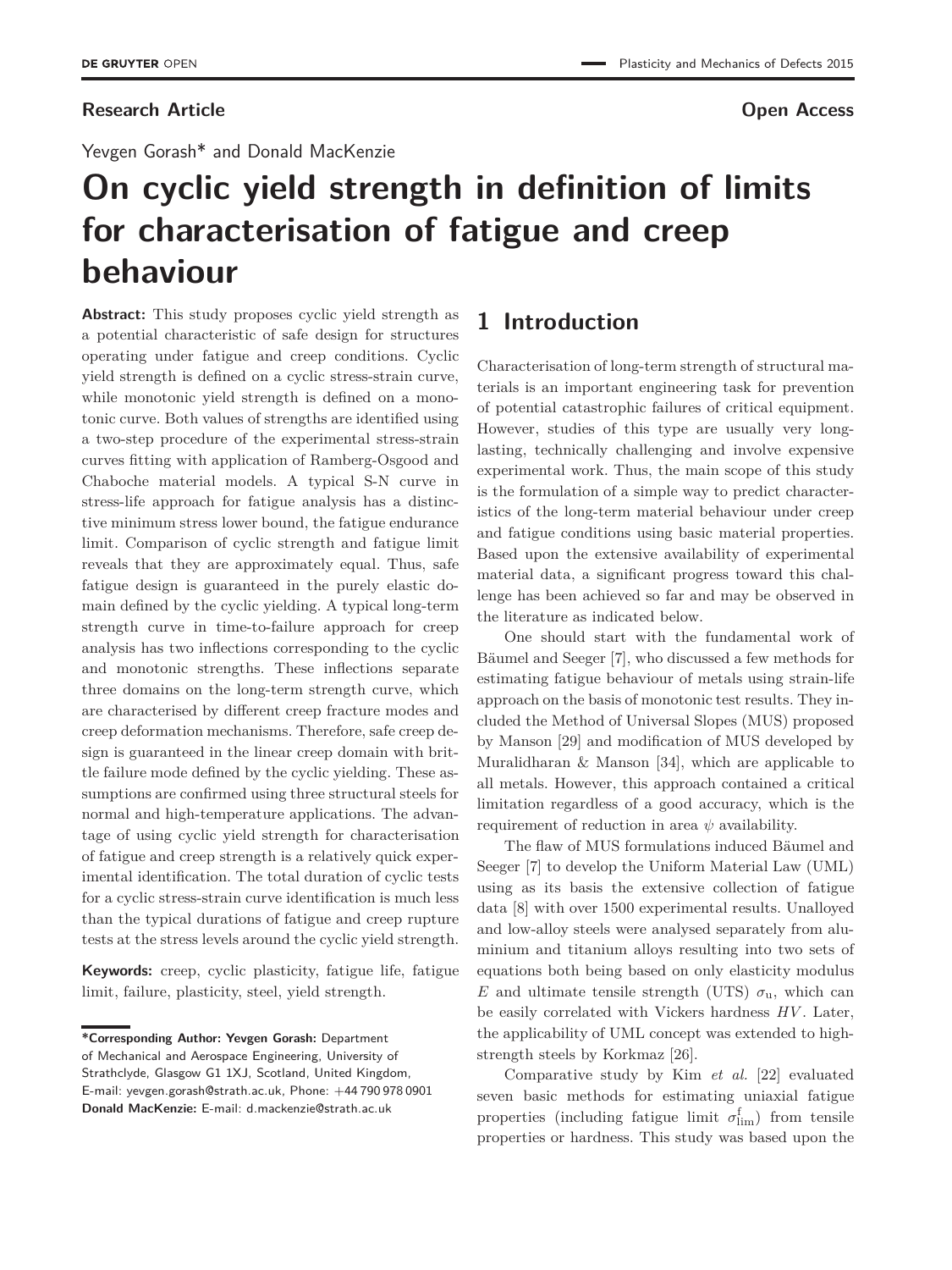fatigue test data for eight ductile steels under axial and torsional loading. Three of the evaluated methods were able to predict over 93% of the test cases within a factor of 3 compared to the observed lives. The formulas for  $\sigma^\mathrm{f}_\mathrm{lim}$  prediction included mechanical properties such as *E*,  $\sigma_u$  and true fracture ductility  $\varepsilon_f$ . Among the variety of empirical formulations for  $\sigma_{\lim}^{\text{f}}$  prediction with different combinations of aforementioned mechanical properties, the simplest are based on  $\sigma_{\rm u}$ :  $\sigma_{\rm lim}^{\rm f}$  = 1.9018 $\sigma_{\rm u}$ (MUS);  $\sigma_{\text{lim}}^{\text{f}} = 1.5 \sigma_{\text{u}}$  (UML); and  $\sigma_{\text{lim}}^{\text{f}} = \sigma_{\text{u}} + 345 \text{ MPa}$ (Mitchell's method), which showed an accuracy of  $R^2$  = 0*.*88. Another simple method in this comparison, proposed by Roessle & Fatemi [\[40\]](#page-13-4), used a Brinnell hardness  $HB$  for prediction as  $\sigma_{\text{lim}}^{\text{f}} = 4.25 HB + 225 MPa$ .

0*.*86 for the experimental data fit. Casagrande *et al.* [\[10\]](#page-12-2) investigated a relationship between  $\sigma_{\lim}^{\mathrm{f}}$  and Vickers hardness  $HV$  in steels and developed a method to predict  $\sigma_{\text{lim}}^{\text{f}}$ . A good correlation was observed between  $HV$  and  $\sigma_{\text{lim}}^{\text{f}}$  for four kinds of steels in different metallurgical states. However, the proposed empirical method is not straightforward and involves a number of parameters and equations to achieve a reasonable of accuracy of  $\sigma_{\text{lim}}^{\text{f}}$  predictions. Recently, Bandara *et al.* [\[3](#page-12-3)] proposed a formula for predicting  $\sigma$ <sup>f</sup>lim of steels in the Giga-Cycle Fatigue (GCF) regime. It uses a combination of  $\sigma_u$  and *HV* as material parameters and was verified using the experimental results for 45 steels.

This approach showed a reasonable accuracy of  $R^2$  =

An alternative approach was suggested by Li *et al.* [\[28\]](#page-13-5), who estimated theoretically the cyclic yield strength  $\sigma_{y}^{\rm c}$  and  $\sigma_{\rm lim}^{\rm f}$  using the test data for 27 alloy steels. One formula expresses  $\sigma_y^c$  by two conventional mechanical performance parameters –  $\sigma_u$  and the reduction in area  $\psi$ . The other formula expresses the fatigue endurance limit through the cyclic yield strength with a reasonable accuracy of  $R^2 = 0.883$  as  $\sigma_{\text{lim}}^{\text{f}} = 1.13 (\sigma_y^{\text{c}})^{0.9}$ . Despite the relative simplicity, the proposed relation can't be considered as mathematically elegant, most probably because of the conventional assumption of 0*.*2% plastic strain offset for yield strength. Nevertheless, this formula by Li *et al.* [\[28](#page-13-5)] demonstrated the tendency that  $\sigma_{\text{lim}}^{\text{f}}$  is not very different from  $\sigma_{\text{y}}^{\text{c}}$ .

A computational approach was developed by Tomasella *et al.* [\[44\]](#page-13-6), who applied the Artificial Neural Networks to estimation of the cyclic material properties used in strain-life fatigue approach from a set of monotonic material properties. This approach was implemented into the software called Artificial Neural Strain Life Curves (ANSLC), and has been tested on a large database of steels [\[7,](#page-12-0) [8](#page-12-1)]. In comparison with the largely used UML [\[7\]](#page-12-0), the results of the estimation with

ANSLC program, even without including the support of real experimental tests in the regression, showed a considerably higher accuracy in the life-time estimation.

Recently, Pang *et al.* [\[37\]](#page-13-7) did a comprehensive review of the relations between  $\sigma^\mathrm{f}_\mathrm{lim}$  and other mechanical properties of metallic materials. They include the qualitative / quantitative relations between  $\sigma_{\text{lim}}^{\text{f}}$  and hardness (*HV* or *HB*), strength ( $\sigma_u$  and  $\sigma_y$ ) and toughness. Analysis of the numerous fatigue data resulted in the General Fatigue Formula (GFF):  $\sigma_{\text{lim}}^{\text{f}} = \sigma_{\text{u}} (C - P \cdot \sigma_{\text{u}})$ , where *C* and *P* are fitting parameters. GFF was found applicable to  $\sigma_{\text{lim}}^{\text{f}}$  prediction with increasing  $\sigma_{\text{u}}$  in a wide range for many materials such as conventional metals and newly developed alloys. Pang *et al.* [\[37\]](#page-13-7) suggested that GFF can provide a new clue to predict  $\sigma_{\text{lim}}^{\text{f}}$  and select the appropriate materials within engineering design by adjusting parameters *P* and *C* adequately.

The concept of the fatigue limit  $\sigma_{\text{lim}}^{\text{f}}$  has been comprehensively studied on microstructural scale by Bathias [\[6](#page-12-4)]. This experimental and theoretical study was based upon a thorough and authoritative examination of the coupling between plasticity, crack initiation and heat dissipation for lifetimes that exceed the billion cycle. Moreover, the validity of GCF concept was proved, what questions the idea of infinite fatigue life, at least for practical applications.

Less progress has been achieved in the methods for creep rupture strength evaluation, but recently an important observation was discovered by Kimura [\[23\]](#page-13-8). The creep strength of ferritic and austenitic steels has been investigated in [\[23](#page-13-8)] through the correlation between creep rupture curve, presenting stress vs. creep rupture life, and 50% of 0.2% offset yield stress (half yield) at a wide range of temperatures. The inflection of the creep rupture curve at half yield was recognised for ferritic creep resistant steels with martensitic or bainitic microstructure, e.g. T91, T92 and T122. This was explained in terms of different mechanisms of microstructural evolution during creep at high- and low-stress regimes. The purpose of this study was to point out a significant risk of overestimation of long-term creep rupture strength by extrapolating the data for martensitic and bainitic steels (e.g. ASTM T91/P91) in high-stress regime to low-stress regime, which are separated by half yield.

A similar problem with particular application to ASTM P91 steel was investigated and discussed earlier by Gorash *et al.* [\[1,](#page-12-5) [17,](#page-13-9) [18](#page-13-10)] for the purpose of a creep constitutive model development. In these works, apart from inflection of the creep rupture curve, the simultaneous inflection of the minimum creep rate curve, presenting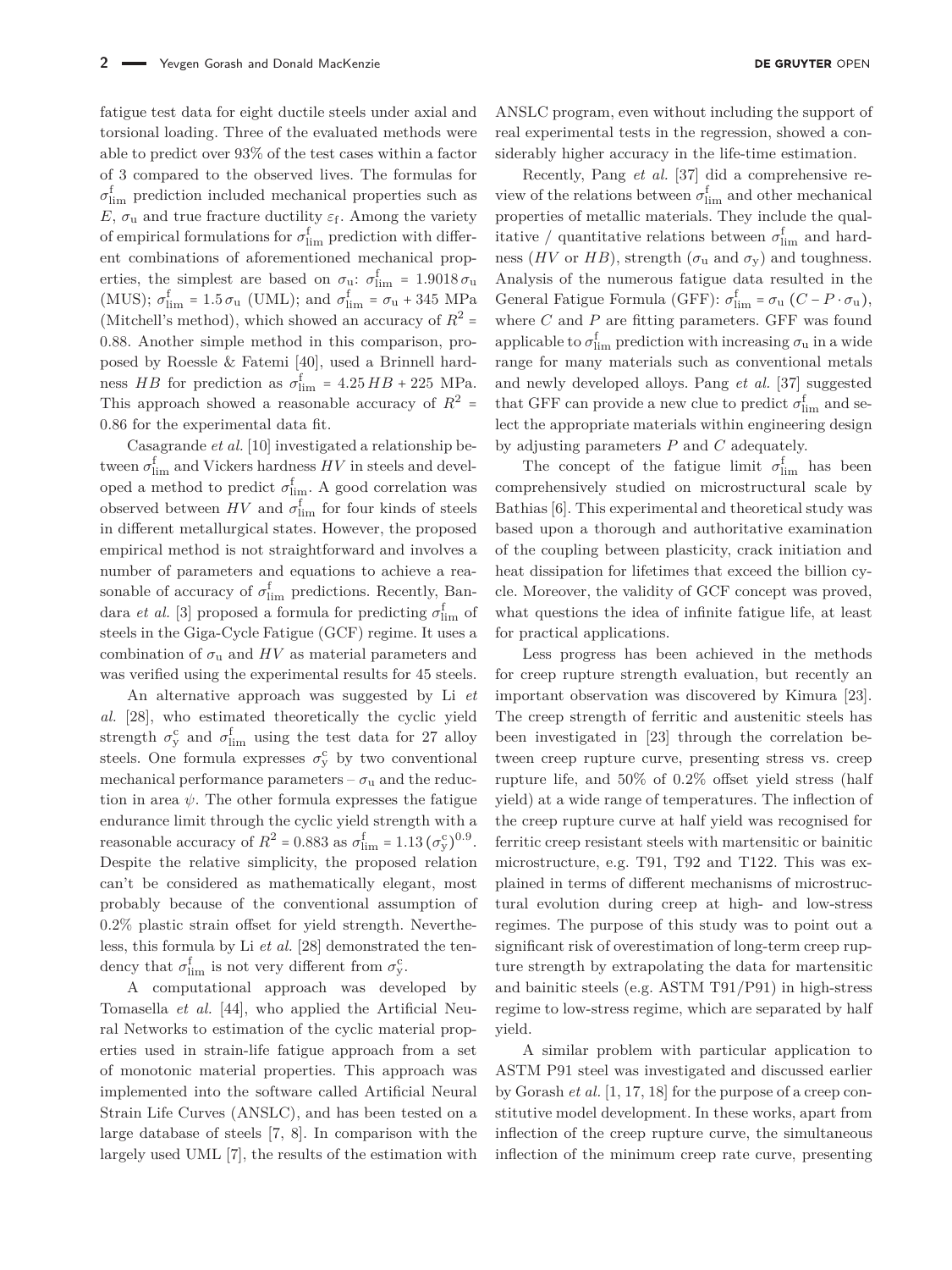<span id="page-2-0"></span>

**Fig. 1.** Concept of the safe structural design for fatigue and creep using cyclic yield strength.

minimum creep rate vs. stress, was recognised. Alternation of the minimum creep rate slope was explained in terms of different creep deformation mechanism (linear creep for low stress and power-law for high stress), while alternation of the creep rupture life slope was explained in terms of different damage accumulation modes (brittle fracture for low stress and ductile for high stress). The inflection of both curves was characterised by the same value  $\sigma_*^{\text{cr}}$  called transition stress, which had the meaning of material parameter in the developed "double power law" creep model. However,  $\sigma_*^{\text{cr}}$  was identified in [\[1](#page-12-5), [17](#page-13-9), [18\]](#page-13-10) using the minimum creep rate data, and no relation of  $\sigma_*^{\text{cr}}$  to basic mechanical properties of ASTM P91 steel was recognised.

The principal aim of the present study is to investigate a link in characterisation of long-term strength of structural steel by finding a similar quantative feature in available experimental data. This work establishes relationships between characteristics of creep and fatigue behaviour on one hand and yield strength as a basic material property and characteristic of plasticity on other hand.

# **2 Concept of the safe structural design**

#### **2.1 Definition of the yield strength**

Dowling [\[16\]](#page-13-11) discusses several methods to characterise the yield strength  $\sigma_y$ . The first is the *proportional limit*  $\sigma_y^{\rm p}$ , which is the stress where the first departure from linearity occurs. The second is the *elastic limit*  $\sigma_y^{\text{el}}$ , which is the highest stress that does not cause plastic deformation. The third is the *offset yield strength*  $\sigma_{y}^{0.2\%}$ , which is the stress in the point on stress-strain curve typically defined by the plastic strain offset of 0*.*2% from elastic line. This value is generally the most practical means of defining the yielding event for engineering metals. Therefore,  $\sigma_{y}^{0.2\%}$  is usually meant to define the yield strength *σ*y in the literature. However, here the *elastic limit*  $\sigma_y^{\text{el}}$ , defined in the scope of unified Chaboche model [\[12](#page-12-6), [13\]](#page-12-7), is used as the yield strength  $\sigma_y$ .

This study proposes the cyclic yield strength  $\sigma_y^c$  as a key characteristic for the definition of safe design for engineering structures operating under fatigue and creep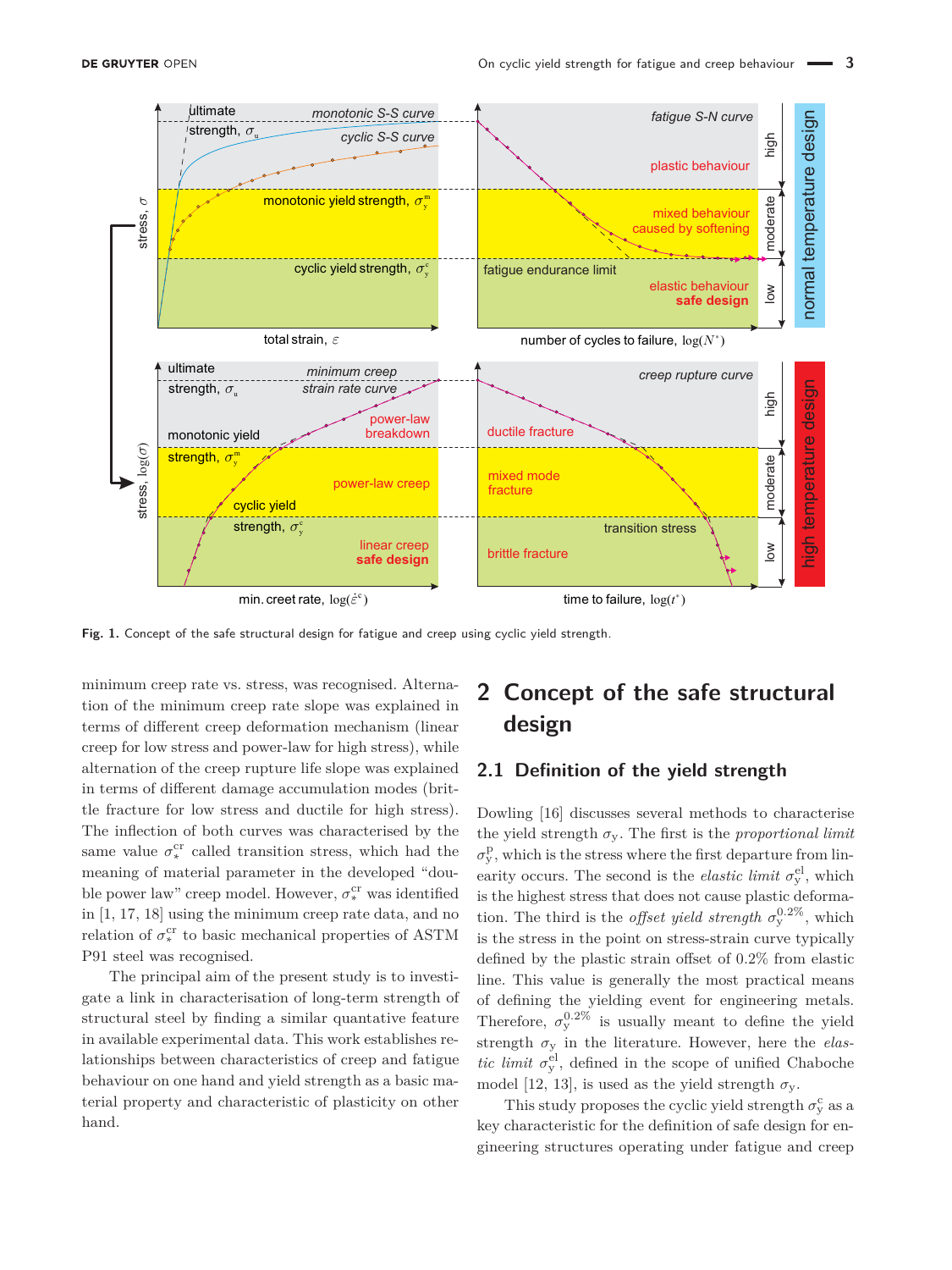conditions, as illustrated in Fig. [1.](#page-2-0) It is conventionally defined in context of a cyclic stress-strain curve (SSC), which is obtained from results of cyclic tests for a number of different strain ranges. Each cyclic test produces a stabilised stress response, which is affected either by hardening or by softening depending on the type of steel. In case of steels with a cyclic softening effect,  $\sigma_y^c$  separates the low stress range of purely elastic behaviour from the moderate stress range of mixed elasto-plastic behaviour. Monotonic yield strength  $\sigma_y^m$ , which is conventionally defined in context of a monotonic SSC, separates the moderate stress range of mixed elasto-plastic behaviour from the high stress range of purely plastic behaviour. Both values of  $\sigma_y^{\text{m}}$  and  $\sigma_y^{\text{c}}$  are identified using a 2-steps fitting procedure of the experimental stress-strain curves. The first step applies the Ramberg-Osgood material model, which produces basic smoothing and extrapolation, to the both monotonic and cyclic SSCs separately. The second step of fitting involves a typical rate-independent form of the Chaboche material model with 3 kinematic backstresses. Fitting the Chaboche model with two separate sets of material constants sequentially to the both SSCs provides the values of  $\sigma_y^{\text{m}}$  and  $\sigma_y^{\text{c}}$  with minimum offset from the elastic line as elastic limits.

#### **2.2 Stress-strain curves fitting procedure**

As experimental SSCs usually demonstrate some level of scatter, the first step in data fitting for the material parameters identification is the basic curve smoothing. The conventional Ramberg-Osgood (R-O) equation [\[39\]](#page-13-12) is optimal for such curve smoothing since it was formulated to describe the non-linear relationship between stress and strain in materials near their yield point. It is particularly useful for metals that harden or soften with plastic deformation showing a smooth elastic-plastic transition. The equations for monotonic and cyclic SSCs are:

<span id="page-3-0"></span>
$$
\varepsilon^{\text{tot}} = \frac{\sigma}{E} + \left(\frac{\sigma}{B}\right)^{1/\beta} \quad \text{and}
$$
\n
$$
\frac{\Delta \varepsilon^{\text{tot}}}{2} = \frac{\Delta \sigma}{2E} + \left(\frac{\Delta \sigma}{2B}\right)^{1/\beta},
$$
\n(1)

where  $\Delta \varepsilon_{\text{tot}}$  is the total strain range and  $\Delta \sigma$  is the total stress range (MPa) for each cyclic test respectively; *B* and  $\beta$  are the R-O material parameters; and Young's modulus *E* in MPa. Using the value of *E*, the total strain  $\varepsilon^{\rm tot}$  in the experimental curves is decomposed into elastic and plastic strain. Then the plastic component *ε* p of strain is fitted using the the least squares method by the following power-law relations, which are derived from the Eq.  $(1)$ :

<span id="page-3-3"></span>
$$
\sigma = B \left( \varepsilon^{\mathcal{P}} \right)^{\beta} \quad \text{and} \quad \frac{\Delta \sigma}{2} = B \left( \frac{\Delta \varepsilon^{\mathcal{P}}}{2} \right)^{\beta} . \tag{2}
$$

The resultant R-O fits for monotonic and cyclic curves are then used to identify the parameters for the Chaboche material model. The range of applicability for the R-O fit is usually quite narrow not exceeding  $1\%$  of  $\varepsilon^{\text{tot}}$  depending on the grade of curvature grade for a SSC.

The basic variant of the rate-independent Chaboche model [\[12,](#page-12-6) [13\]](#page-12-7) is presented as a combination of nonlinear kinematic hardening and nonlinear isotropic hardening models. The model allows the superposition of several independent backstress tensors and can be combined with any of the available isotropic hardening models. Since in this study monotonic and cyclic SSCs are fitted separately only for the identification of  $\sigma_{v}$ , only the kinematic hardening component is considered:

<span id="page-3-1"></span>
$$
X = \sum_{i=1}^{N} X_i, \quad \text{with} \quad \dot{X}_i = C_i \dot{\varepsilon}^{\mathcal{P}} - \gamma_i X_i \dot{p}, \tag{3}
$$

where  $\dot{\varepsilon}^{\text{p}}$  is the plastic strain rate, and  $\dot{p}$  is its magnitude. The total backstress  $X$  in Eq.  $(3)$  is given by the superposition of a number  $N$  of kinematic backstresses  $X_i$ with a corresponding evolution equation initially pro-posed by by Armstrong & Frederick [\[2\]](#page-12-8) for  $\dot{X}_i$ , where  $C_i$  and  $\gamma_i$  are kinematic material constants. Chaboche *et al.* [\[13\]](#page-12-7) recommended *N* = 3 in order to provide a good fit of experimental SSCs, which include large strain areas. Therefore, three backstresses are considered in this study providing an excellent match of the R-O fit [\(1\)](#page-3-0) for a whole range of strains.

The kinematic hardening constants  $(C_i, \gamma_i)$  and  $\sigma_y$ , which define the size of the yield surface, are identified as recommended in [\[12](#page-12-6)]. The cyclic SSC is fitted by the following relation:

<span id="page-3-2"></span>
$$
\frac{\Delta \sigma}{2} = \sigma_{y}^{\rm c} + \sum_{i=1}^{N} \frac{C_{i}}{\gamma_{i}} \tanh\left(\gamma_{i} \frac{\Delta \varepsilon^{\rm p}}{2}\right),\tag{4}
$$

which is obtained in [\[12\]](#page-12-6) by integrating Eq. [\(3\)](#page-3-1) and considering  $\varepsilon^{\mathrm{p}}$   $\approx$  const at the peak stresses for straincontrolled cyclic loading. Relation [\(4\)](#page-3-2) is valid for the cyclic curve after stabilisation of the hardening or softening effects. Constants  $(C_i, \gamma_i)$  and cyclic  $\sigma_y^c$  are identified by automatic fitting Eq. [\(4\)](#page-3-2) to the R-O extrapolation [\(2\)](#page-3-3) with "cyclic" values of constants *B* and *β*. The identification procedure is implemented in Microsoft Excel using an add-in Solver [\[33\]](#page-13-13). The Solver searches for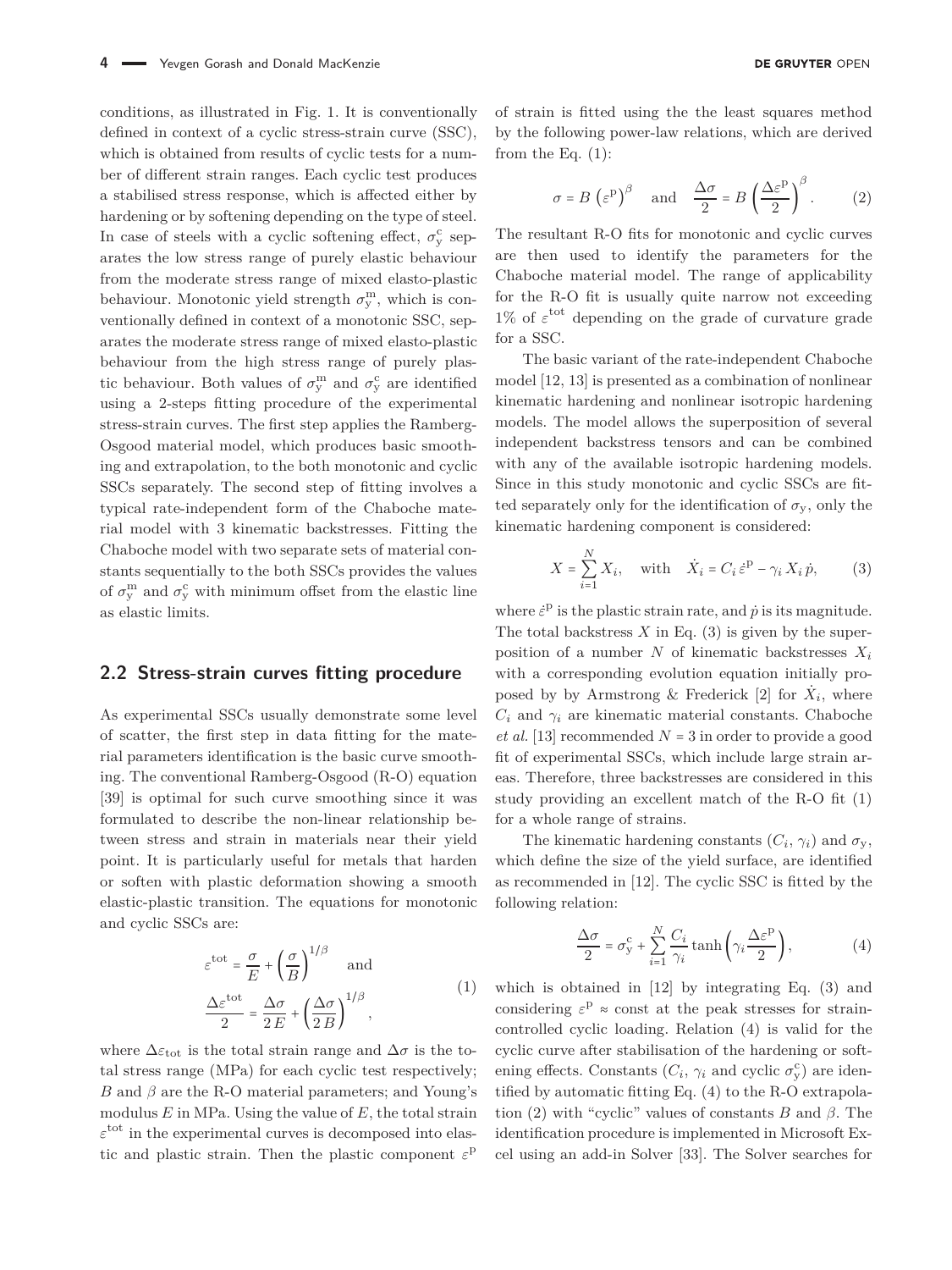<span id="page-4-1"></span>

**Fig. 2.** Fitting of monotonic and cyclic SSCs for: a) ASTM A36 steel from [\[20\]](#page-13-14) at RT; b) AISI 4340 steel from [\[42](#page-13-15)] at RT c) ASTM P91 steel from [\[32\]](#page-13-16) at 550°C and d) at 600°C.

an optimal (minimum in this case) value for a formula in one cell – called the objective cell – subject to constraints, or limits, on the values of other formula cells on a worksheet. The Solver works with a group of cells, called decision variables or simply variable cells, that participate in computing the formulas in the objective and constraint cells. In this case, the Solver adjusts the values in the decision variable cells containing material constants  $(C_i, \gamma_i \text{ and } \sigma_y^c)$  in order to minimise the value in the objective cell. This cell contains an average value of the absolute difference between columns containing  $\frac{\Delta\sigma}{2}$  calculated by Eq. [\(2\)](#page-3-3) and Eq. [\(4\)](#page-3-2) correspondingly in a particular range of  $\Delta \varepsilon^{\text{p}}$ . Applying this approach, an excellent match of Eqs [\(2\)](#page-3-3) and [\(4\)](#page-3-2) is achieved.

The monotonic SSC is fitted by the different relation in the following form [\[12\]](#page-12-6):

<span id="page-4-0"></span>
$$
\sigma = \sigma_{\mathbf{y}}^{\mathbf{m}} + \sum_{i=1}^{N} \frac{C_i}{\gamma_i} \left[ 1 - \exp(-\gamma_i \,\varepsilon^{\mathbf{p}}) \right],\tag{5}
$$

which contains the monotonic  $\sigma_y^{\text{m}}$  and different values of kinematic hardening constants  $(C_i, \gamma_i)$ . These constants are identified by fitting Eq. [\(5\)](#page-4-0) to the R-O extrapolation [\(2\)](#page-3-3) with "monotonic" values of the R-O parameters *B* and  $β$ . The identification procedure is implemented in Microsoft Excel using an add-in Solver in the same way as for cyclic SSC. An advanced step-by-step guideline for the estimation of the Chaboche viscoplasticity model parameters with their further optimisation was developed by Hyde *et al.* [\[21\]](#page-13-17).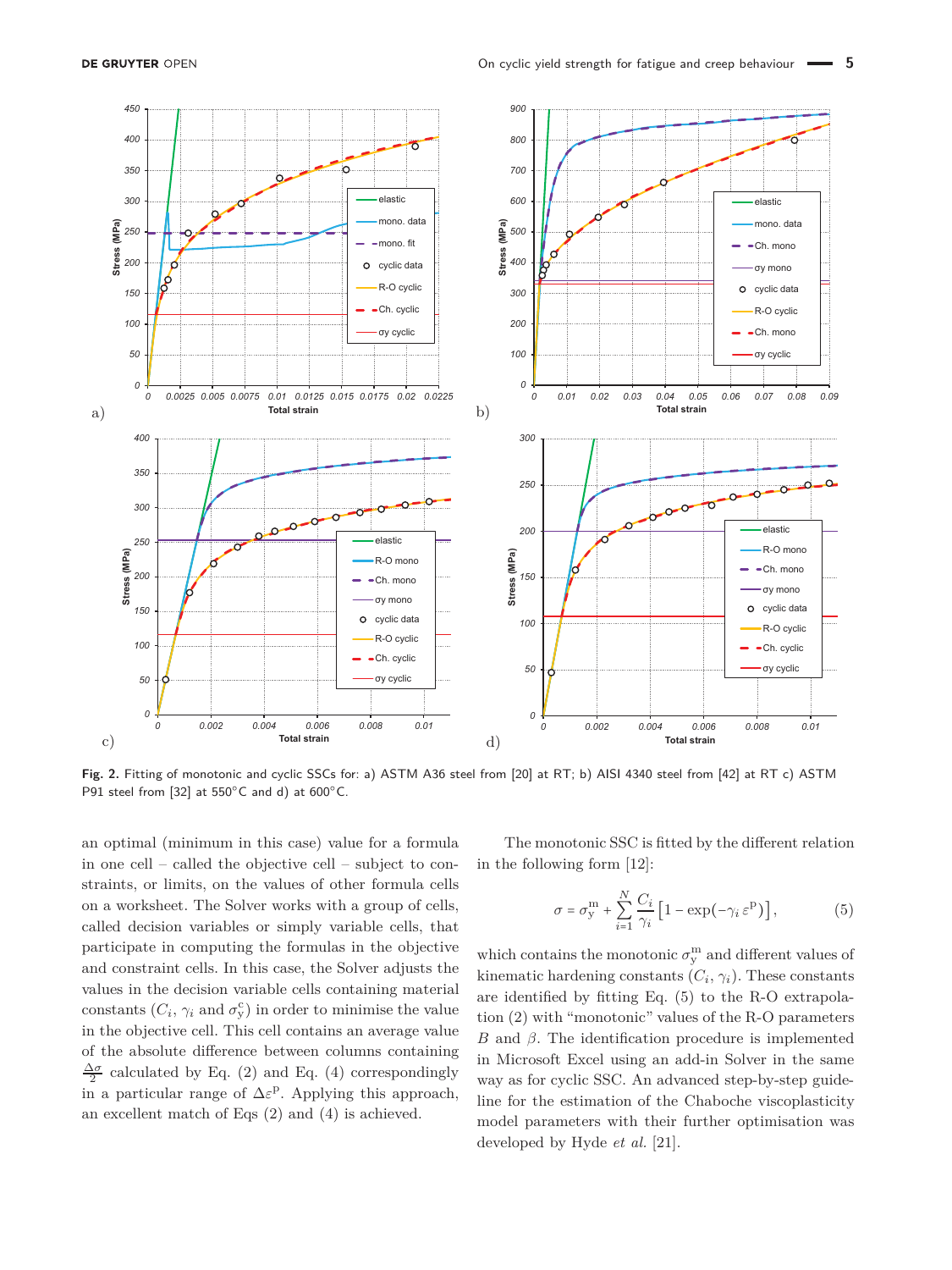| Type of plastic                                                   |           | <b>Elasto-plastic constants</b> |        |                        |  |
|-------------------------------------------------------------------|-----------|---------------------------------|--------|------------------------|--|
| material response                                                 | $E$ (MPa) | $B$ (MPa)                       | β      | $\sigma_{\rm v}$ (MPa) |  |
| ASTM A36 RT cycl.                                                 | 189606    | 1015.61                         | 0.2362 |                        |  |
| AISI 4340 RT cycl.*                                               | 193053    | 1897.94                         | 0.5175 | 320                    |  |
| ASTM P91 RT mono.                                                 | 215000    | 710                             | 0.047  |                        |  |
| ASTM P91 RT cycl.                                                 |           | 1180                            | 0.155  |                        |  |
| ASTM P91 500°C m.                                                 | 180000    | 594                             | 0.066  |                        |  |
| ASTM P91 $500^{\circ}$ C c.                                       |           | 763                             | 0.15   |                        |  |
| ASTM P91 550°C m.                                                 | 172000    | 482                             | 0.054  |                        |  |
| ASTM P91 550°C c.                                                 |           | 613                             | 0.144  |                        |  |
| ASTM P91 600°C m.                                                 |           | 330                             | 0.042  |                        |  |
| ASTM P91 600°C c.                                                 | 158000    | 446                             | 0.123  |                        |  |
| ASTM P91 650°C m.                                                 | 140000    | 269                             | 0.071  |                        |  |
| ASTM P91 650°C c.                                                 |           | 343                             | 0.125  |                        |  |
| * Extended version of the R-O model (6) is used for data fitting. |           |                                 |        |                        |  |

<span id="page-5-0"></span>**Table 1.** Fitting parameters of the Ramberg-Osgood model [\(1\)](#page-3-0) and [\(6\)](#page-6-0) for different steels and temperatures

<span id="page-5-1"></span>**Table 2.** Fitting parameters of the Chaboche model [\(3\)](#page-3-1)-[\(5\)](#page-4-0) for different steels and temperatures

| Type of plastic    |             |            | Three kinematic hardening backstresses |            |             |            | Yield $\sigma$         |
|--------------------|-------------|------------|----------------------------------------|------------|-------------|------------|------------------------|
| material response  | $C_1$ (MPa) | $\gamma_1$ | $C_2$ (MPa)                            | $\gamma_2$ | $C_3$ (MPa) | $\gamma_3$ | $\sigma_{\rm v}$ (MPa) |
| ASTM A36 RT cycl.  | 87345.7     | 984.7      | 14013.4                                | 111.78     | 3918.32     | 13.477     | 115.792                |
| AISI 4340 RT mono. | 205524.6    | 535.8      | 8966.94                                | 92.268     | 782.893     | 1.0739     | 341.153                |
| AISI 4340 RT cycl. | 35912.1     | 650.7      | 6972.29                                | 53.297     | 4221.72     | 5.7356     | 330.727                |
| ASTM P91 RT mono.  | 1120466     | 23911      | 125301.9                               | 2539.9     | 17295.23    | 227.86     | 406.098                |
| ASTM P91 RT cycl.  | 1030320     | 11608      | 136282.4                               | 1254.6     | 29535.03    | 148.08     | 197.493                |
| ASTM P91 500°C m.  | 1059420     | 23359      | 122317.7                               | 2469.7     | 17631.89    | 219.49     | 270.687                |
| ASTM P91 500°C c.  | 659430      | 11229      | 87028.5                                | 1248.7     | 19146.80    | 149.22     | 134.541                |
| ASTM P91 550°C m.  | 1059420     | 23359      | 122317.7                               | 2469.7     | 17631.89    | 219.49     | 270.687                |
| ASTM P91 550°C c.  | 659430      | 11229      | 87028.5                                | 1248.7     | 19146.80    | 149.22     | 134.541                |
| ASTM P91 600°C m.  | 511703      | 24975      | 56536.0                                | 2630.3     | 7588.97     | 232.90     | 199.970                |
| ASTM P91 600°C c.  | 444752      | 12216      | 11344.6                                | 160.13     | 56238.9     | 1347.6     | 107.731                |
| ASTM P91 650°C m.  | 498277      | 23543      | 56252.6                                | 2433.8     | 8263.19     | 217.10     | 115.346                |
| ASTM P91 650°C c.  | 353928      | 12801      | 44816.6                                | 1396.6     | 8916.41     | 162.14     | 80.6307                |

#### **2.3 Application to three structural steels**

The above described fitting procedure is applied to SSCs of three structural steels for the purpose of  $\sigma_y^{\text{m}}$  and  $\sigma_y^{\text{c}}$ identification. The first is ASTM A36 steel, with mechanical properties available in [\[31\]](#page-13-18) and [\[20\]](#page-13-14), which is a standard low carbon steel, without advanced alloying and is a principal carbon steel employed for bridges, buildings, and many other structural uses. The monotonic SSC for this steel at room temperature (RT) shown in Fig. [2a](#page-4-1) exhibits perfectly plastic behaviour when reaching the stress of 36 ksi = 248*.*211 MPa in average, which is considered as  $\sigma_y^{\text{m}}$ . The perfectly plastic yielding lasts for approximately of  $\varepsilon^{\text{p}} = 1$  (%) of strain plateau, which is followed by the strain hardening area, then gradually approaching failure at  $\varepsilon^{\text{tot}} = 30$  (%). The cyclic SSC for this steel shown in Fig. [2a](#page-4-1) from [\[20](#page-13-14)] is fitted by the 2-step procedure, and the obtained material parameters for the R-O  $(1)$  and Chaboche  $(3)-(5)$  $(3)-(5)$  $(3)-(5)$ models are listed in Tables [1](#page-5-0) and [2](#page-5-1) correspondingly.

The second material is AISI 4340 steel [\[42\]](#page-13-15), a highstrength alloy steel, which has good machinability features and used for a wide range of applications including aircraft landing gears, shafts or axels for power transmission, gears, high pressure pump housings, etc. Both monotonic and cyclic SSCs shown in Fig. [2b](#page-4-1) and mechanical properties are taken from [\[42\]](#page-13-15). Since it is available explicitly, the monotonic SSC is fitted by the Chaboche model [\(5\)](#page-4-0) directly, and the material parameters are listed in Table [2.](#page-5-1) The cyclic SSC for this steel shown in Fig. [2b](#page-4-1) from [\[42\]](#page-13-15) is available at ten times wider strain range than for the ASTM A36 steel. Therefore, the R-O model [\(1\)](#page-3-0) is not able to provide an accurate fit of the cyclic SSC. In this case, the following modifica-tion of the R-O equation [\(1\)](#page-3-0) proposed by Lemaitre  $\&$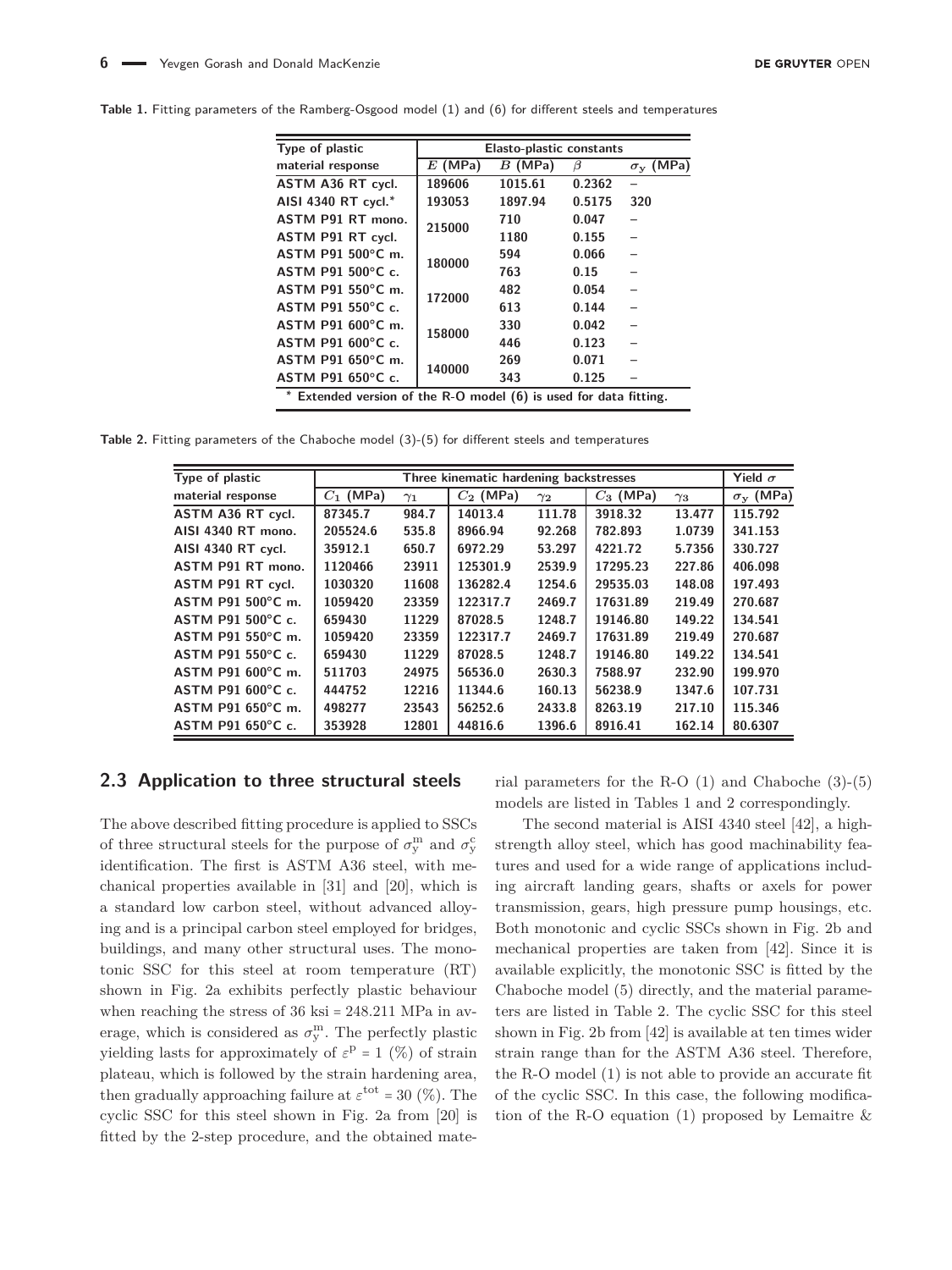Chaboche [\[27\]](#page-13-19) is used for fitting analysis:

$$
\varepsilon^{\text{tot}} = \frac{\sigma}{E} + \left(\frac{\sigma - \sigma_y}{B}\right)^{1/\beta} \quad \text{and}
$$
\n
$$
\frac{\Delta \varepsilon^{\text{tot}}}{2} = \frac{\Delta \sigma}{2E} + \left(\frac{\Delta \sigma - \sigma_y}{2B}\right)^{1/\beta},
$$
\n(6)

Compared to Eq. [\(1\)](#page-3-0), this notation contains an additional parameter of the yield strength  $\sigma_y$  in the meaning of  $\sigma_y^{\text{el}}$ , and can be applied for an accurate fitting of much wider strain range than Eq. [\(1\)](#page-3-0). Thus, the cyclic SSC is fitted by the 2-step procedure. The obtained material parameters for the modified R-O [\(6\)](#page-6-0) and Chaboche [\(3\)](#page-3-1)- [\(5\)](#page-4-0) models are listed in Tables [1](#page-5-0) and [2](#page-5-1) correspondingly.

The third material is ASTM P91 (modified 9Cr-1Mo) steel [\[24,](#page-13-20) [32](#page-13-16)], an advanced ferritic steel with martensitic microstructure, which has already been widely used over the last 2 decades as tubes/pipes for heat exchangers, plates for pressure vessels, and other forged, rolled and cast components for high temperature services. Both monotonic and cyclic SSCs shown in Figs [2c](#page-4-1) and [2d](#page-4-1) and mechanical properties at room temperature (RT),  $500^{\circ}$ C,  $550^{\circ}$ C,  $600^{\circ}$ C and  $650^{\circ}$ C are taken from [\[32\]](#page-13-16). Firstly, the monotonic SSCs are presented in [\[32\]](#page-13-16) by the material parameters for the R-O model [\(1\)](#page-3-0) listed in Table [1.](#page-5-0) The cyclic SSCs are presented in [\[32\]](#page-13-16) by raw data, which is fitted by the R-O model [\(1\)](#page-3-0) with material parameters listed in Table [1.](#page-5-0) Secondly, both monotonic and cyclic R-O extrapolations are fitted by the Chaboche model [\(3\)](#page-3-1)-[\(5\)](#page-4-0) with material parameters listed in Table [2.](#page-5-1)

# **3 Relation in mechanical characteristics**

The next step is a search for possible correlations between the experimentally obtained yield strength values  $(\sigma_y^{\rm m}$  and  $\sigma_y^{\rm c})$  for ASTM A36, AISI 4340 and ASTM P91 steels and their fatigue and creep behaviour characteristics. This identifies a clear similarity for characteristic transition stresses in S-N fatigue, minimum creep strain rate and creep rupture curves, as explained below.

### **3.1 Fatigue behaviour at normal temperature**

Engineering structures operating under cyclic loading conditions at normal temperature are usually designed against the fatigue failure using the conventional stress<span id="page-6-0"></span>life approach. This approach involves experimental fatigue S-N curves with a number of cycles to failure *N*<sup>∗</sup> vs. stress. A typical S-N curve is a straight line in double logarithmic coordinates, which conventionally described by the Basquin model [\[4](#page-12-9)]. Referring to [\[16](#page-13-11), [21\]](#page-13-17), a distinctive minimum stress lower bound, which is called a fatigue endurance limit  $\sigma_{\text{lim}}^{\text{f}}$ , is observed on S-N curves for a number of structural steels with polished surface of a specimen in benign (non-corrosive and RT) environment. Referring to [\[6\]](#page-12-4), fatigue limit, endurance limit and fatigue strength are all expressions used to describe a property of materials under cyclic loading: the amplitude (or range) of cyclic stress that can be applied to the material without causing fatigue failure. In these cases, a number of cycles (usually  $10^7$ ) are chosen to represent the fatigue life of the material.

Comparison of  $\sigma_y^c$  defined as a material constant and experimentally observed  $\sigma_{\lim}^{\text{f}}$  reveals that they are close. This assumption is confirmed by the high-cycle fatigue (HCF) experimental data for ASTM A36 [\[45\]](#page-13-21) and AISI 4340 [\[9,](#page-12-10) [15](#page-13-22), [38\]](#page-13-23) steels shown in Fig. [3.](#page-7-0) Comparison of  $\sigma^\mathrm{f}_\mathrm{lim}$  with  $\sigma^\mathrm{c}_\mathrm{y}$  summarised in Table [4](#page-12-11) for ASTM A36 steel gives 27.6% accuracy and 5.5% accuracy for AISI 4340 steel. These observations indicate that the safe fatigue design is guaranteed in the purely elastic domain defined by  $\sigma_{y}^{c}$ .

In general, each S-N curve exhibits two limits: one, when stress tends towards the static fracture  $\sigma_u$  (fracture in a quarter of the cycle), and the other, when stress tends towards the fatigue limit  $\sigma_{\text{lim}}$ . The most known concepts able to describe a reverse sigmoidal shape of a generic S-N curve are presented by two models. The conventional one is the Bastenaire model [\[5](#page-12-12), [35](#page-13-24)]:

<span id="page-6-2"></span>
$$
N_* = \frac{A}{\sigma_a - \sigma_{\lim}^f} \exp\left[-\left(\frac{\sigma_a - \sigma_{\lim}^f}{B}\right)^C\right],\tag{7}
$$

where  $\sigma_a$  is an alternating stress. Three material parameters *A*, *B*, *C* and fatigue limit  $\sigma_{\text{lim}}$  are derived from fitting the experimental raw data.

A more advanced formulation was developed by Lemaitre & Chaboche [\[27\]](#page-13-19) using the damage mechanics approach:

<span id="page-6-1"></span>
$$
N_{*} = \frac{\sigma_{\rm u} - \sigma_{\rm max}}{a \left[ (\sigma_{\rm max} - \bar{\sigma}) - \sigma_{\rm lim}^{\rm f} (1 - b \bar{\sigma}) \right]} \cdot \left[ \frac{\sigma_{\rm max} - \bar{\sigma}}{c \left( 1 - b \bar{\sigma} \right)} \right]^{-\alpha}, \tag{8}
$$

where  $\bar{\sigma}$  is the mean stress of the cycle;  $\sigma_{\text{max}}$  is the maximum stress in the cycle; and the other variables are material parameters defined in the material property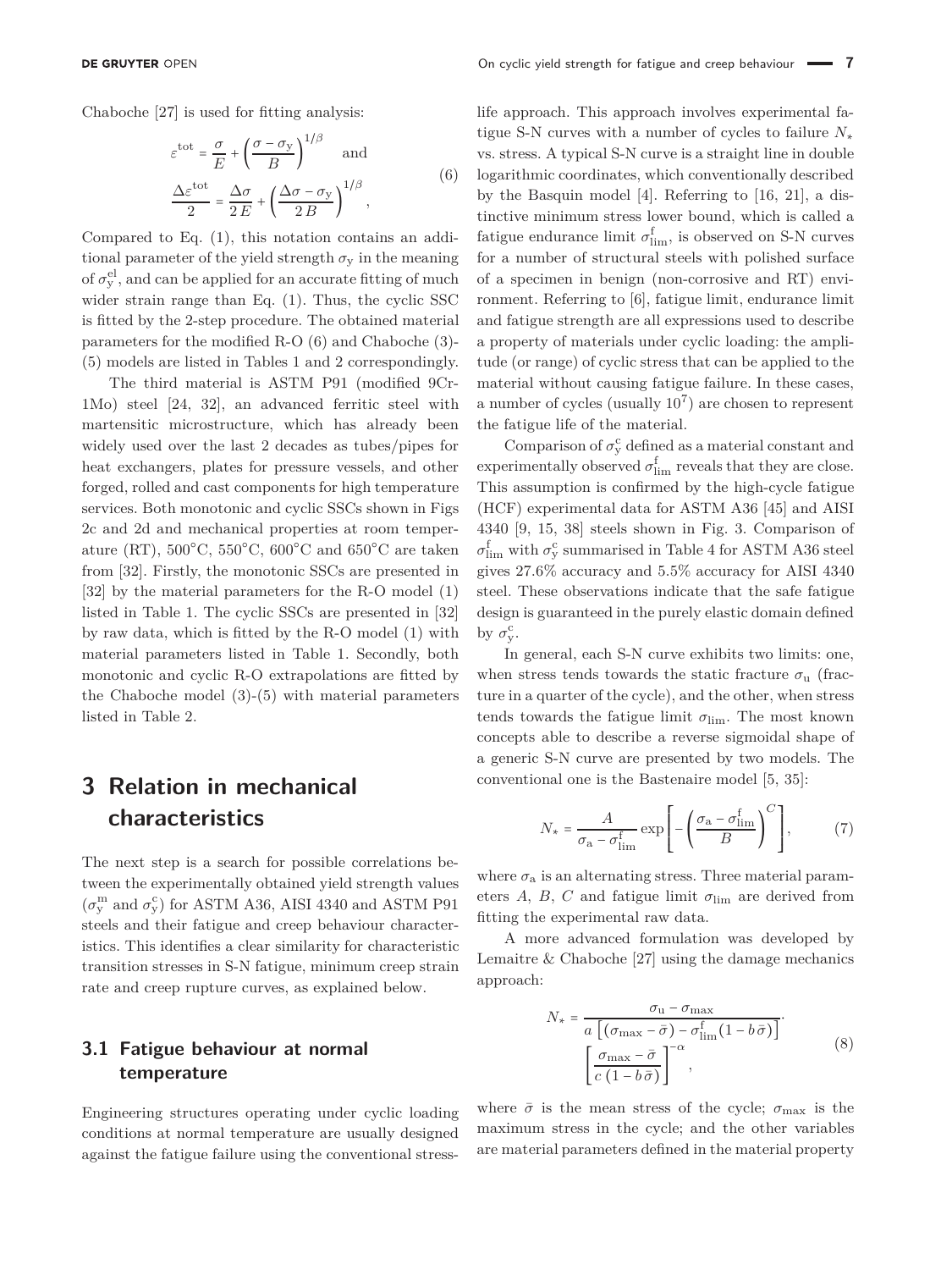<span id="page-7-0"></span>

<span id="page-7-3"></span>**Fig. 3.** S-N curve fits of ASTM A36 steel based on HCF data by [\[45](#page-13-21)] and AISI 4340 steel based on HCF data by [\[9](#page-12-10)], [\[15\]](#page-13-22) and [\[38\]](#page-13-23)

**Table 3.** Material parameters of the S-N curves for ASTM A36, AISI 4340 and ASTM P91 steels.

| Steel                                                                                               | $\sigma_{\scriptscriptstyle{11}}$ | $\sigma_{\rm v}^{\rm c}/\sigma_{\rm v}^{\rm m}$ | $f_1$   | $f_2$  | $f_3$  |
|-----------------------------------------------------------------------------------------------------|-----------------------------------|-------------------------------------------------|---------|--------|--------|
| <b>ASTM A36 RT</b>                                                                                  | 413.7                             | 115.8                                           | 0.23405 | 4778.8 | 1.0    |
| <b>AISI 4340 RT</b>                                                                                 | 827.4                             | 330.7                                           | 33.187  | 2955.7 | 0.3795 |
| ASTM P91 RT                                                                                         | 658.0                             | 406.1                                           | 29.037  | 10258  | 0.5154 |
| <b>ASTM P91 400°C</b>                                                                               | 534.0                             | $[350]$ *                                       | 28.827  | 10303  | 0.4738 |
| <b>ASTM P91 550°C</b>                                                                               | 380.0                             | $[0.0]^{**}$                                    | 0.0375  | 7806.7 | 1.1472 |
| $\overline{\sigma_y^{\rm m}}$ is not available, hence $\sigma_{\rm lim}^{\rm f}$ from [30] is used. |                                   |                                                 |         |        |        |
| ** no $\sigma^f$ is observed at high temperatures because of creen.                                 |                                   |                                                 |         |        |        |

**∗∗ no** *σ* **f lim is observed at high temperatures because of creep.**

set:  $a$  – non-linear damage sensitivity,  $b$  – mean stress correction factor, *c* – the Chaboche equation coefficient, and  $\alpha$  – the Chaboche equation exponent. Because the Chaboche concept incorporates its own mean stress  $\bar{\sigma}$ correction [\[27\]](#page-13-19) resembling the Goodman method, the Eq. [\(8\)](#page-6-1) is fitted to a family of S-N curves with different stress ratios *R*.

For the purpose of this study, the following equation for a S-N curve proposed in [\[36](#page-13-26)] was used as a basis:

$$
\frac{\sigma_{\rm a}}{\sigma_{\rm lim}^{\rm f}} = 1 + \frac{f_3}{(N_* + f_2)^{f_1}},\tag{9}
$$

where  $N_*$  is a number of cycles to fatigue failure,  $\sigma_a$  is an alternating stress, and *f*1, *f*<sup>2</sup> and *f*<sup>3</sup> are fitting parameters. This equation provides a smooth transition of the S-N curve into the horizontal plateau of  $\sigma_{\text{lim}}^{\text{f}}$ . Hence,

it requires only introduction of the UTS  $\sigma_{\rm u}$ , which is implemented as

<span id="page-7-1"></span>
$$
\sigma_{\rm a}(N_{\star}) = \sigma_{\rm lim}^{\rm f} + \left(\sigma_{\rm u} - \sigma_{\rm lim}^{\rm f}\right) \left[1 - \frac{N_{\star}^{f_3} - 1}{N_{\star}^{f_3} + f_2}\right]^{f_1}
$$
\n
$$
\Leftrightarrow
$$
\n
$$
N_{\star}(\sigma_{\rm a}) = \left(\left[\frac{\sigma_{\rm u} - \sigma_{\rm lim}^{\rm f}}{\sigma_{\rm a} - \sigma_{\rm lim}^{\rm f}}\right]^{f_1} \left(1 + f_2\right) - f_2\right)^{f_3}.
$$
\n(10)

<span id="page-7-2"></span>The proposed modification [\(10\)](#page-7-1) is more convenient than the original formulation [\(9\)](#page-7-2), and it is a reasonable alternative to previously available equations [\(7\)](#page-6-2) and [\(8\)](#page-6-1) because:

– it produces a fully adjustable reverse sigmoidal shape with a mathematical minimum of fitting parameters;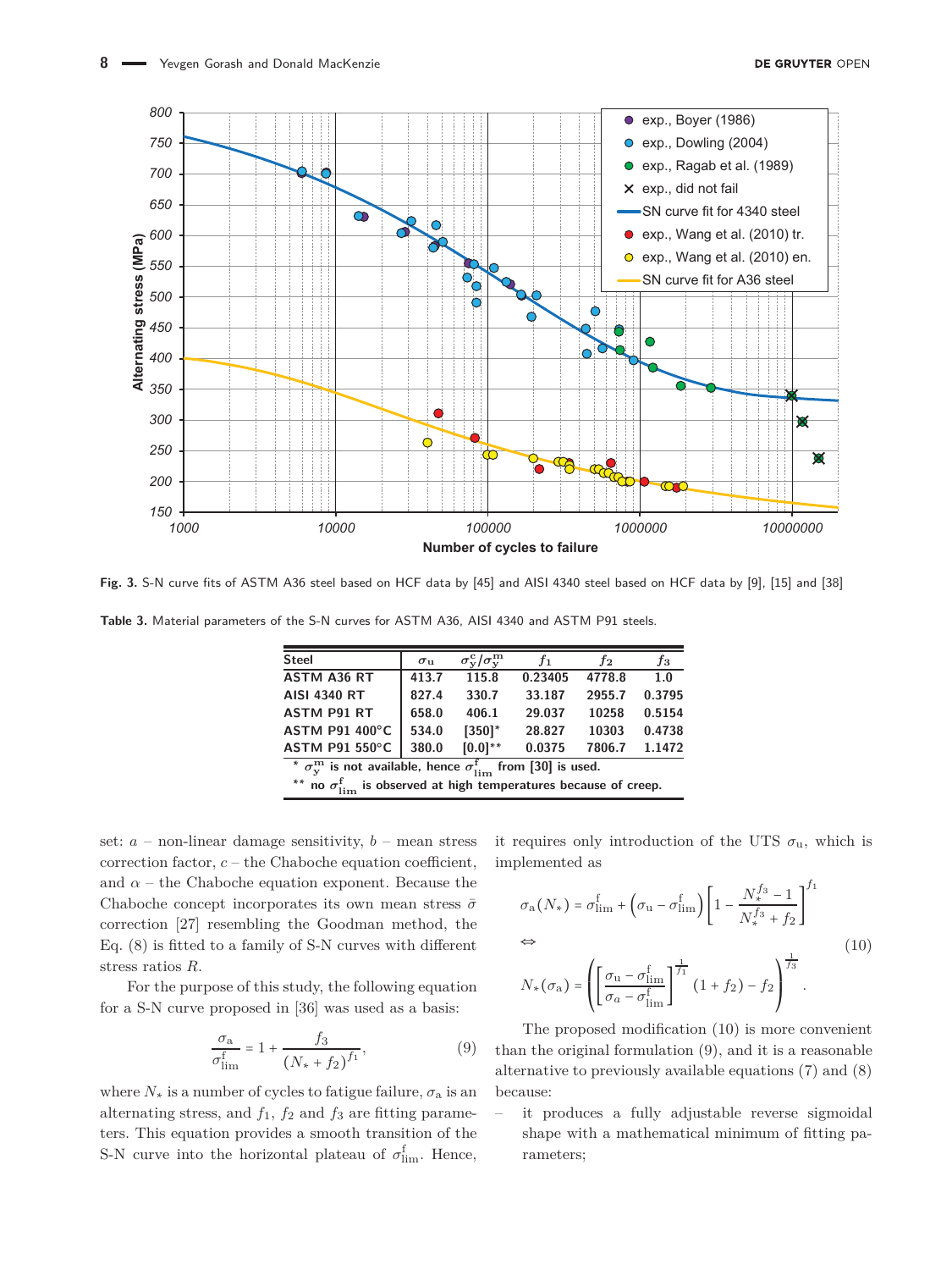- it contains an upper and lower bounds as  $\sigma_u$  and  $\sigma_{\text{lim}}^{\text{f}}$ ;
- it is fully reversible.

Using a previously suggested assumption, a S-N curve lower bound  $\sigma_{\text{lim}}^{\text{f}}$  in Eqs [\(7,](#page-6-2) [8,](#page-6-1) [10\)](#page-7-1) can be replaced with  $\sigma_y^c$ . This would let to identify two material parameters  $(\sigma_u$  and  $\sigma_y^c)$  from tensile and cyclic experiments correspondingly rather than from fatigue tests. The efficiency of Eq. [\(10\)](#page-7-1) for description of S-N curves is demonstrated in Fig. [3](#page-7-0) in application to ASTM A36 steel with  $\sigma_u$ from [\[20\]](#page-13-14) and AISI 4340 steel with  $\sigma_u$  from [\[42](#page-13-15)]. For both steels  $\sigma_y^c$  is taken from Table [2.](#page-5-1) Identification of the fatigue fitting parameters  $(f_1, f_2 \text{ and } f_3)$  is implemented in Microsoft Excel using an add-in Solver in the same way as described previously for fitting of cyclic and monotonic SSCs by the Chaboche model. All parameters for the S-N curves are reported in Table [3.](#page-7-3) Finally, the whole range of mathematical formulations for S-N curves is discussed by Castillo & Fernández-Canteli [\[11\]](#page-12-13).

### **3.2 Creep behaviour at elevated temperature**

Engineering structures operating under constant loading conditions at high temperature are usually designed against the creep failure using the conventional time-tofailure approach. This approach involves experimental creep rupture curves with stress vs. time to failure *t*∗. A typical creep rupture curve is a trilinear smoothed curve in double logarithmic coordinates, with two inflections corresponding to  $\sigma_y^c$  and  $\sigma_y^m$ . These inflections separate three sections on the creep rupture curve, which are characterised by three different creep damage accumulation modes – brittle, ductile and mixed. Three sections with different creep deformations mechanisms can be typically observed on the minimum creep rate curve, presenting minimum creep strain rate vs. stress, which is also a trilinear smoothed curve in double logarithmic coordinates. The deformations mechanism (linear creep, power-law creep and power-law breakdown) are separated by the same two inflections. This assumption is confirmed by the experiments for ASTM P91 steel at elevated temperatures and corresponding theoretical developments.

Previously, the creep modelling using different creep exponent values in different stress ranges was studied by Gorash *et al.* [\[1](#page-12-5), [17](#page-13-9), [18\]](#page-13-10). These studies were devoted to the formulation of constitutive creep model, called double power law and applied to ASTM P91 steel at  $600^{\circ}$ C:

<span id="page-8-0"></span>
$$
\dot{\varepsilon}^{\rm cr}(\sigma) = C \frac{\sigma}{\sigma_*^{\rm cr}} + C \left( \frac{\sigma}{\sigma_*^{\rm cr}} \right)^n =
$$
\n
$$
C \frac{\sigma}{\sigma_*^{\rm cr}} \left[ 1 + \left( \frac{\sigma}{\sigma_*^{\rm cr}} \right)^{n-1} \right],
$$
\n(11)

where  $\sigma_*^{\rm cr}$  = 100 MPa is a material parameter called "transition stress", which characterises a transition from linear creep to power creep. Other material parameters were identified as  $n = 12$  and  $C = 2.5 \cdot 10^{-7} \text{ MPa}^{-1} / \text{h}$ .

To implement two transitions into the constitutive model, Eq. [\(11\)](#page-8-0) is modified by adding the third "powerlaw breakdown" component to become the triple power law:

<span id="page-8-3"></span>
$$
\begin{split} \dot{\varepsilon}^{\text{cr}}(\sigma) &= C_1 \sigma^{n_1} + C_2 \sigma^{n_2} + C_3 \sigma^{n_3} = \\ C \frac{\sigma}{\sigma_{\star}^{\text{cr}}} + C \left( \frac{\sigma}{\sigma_{\star}^{\text{cr}}} \right)^n + C \left( \frac{\sigma}{2 \sigma_{\star}^{\text{cr}}} \right)^{2n} &= \\ C \frac{\sigma}{\sigma_{\star}^{\text{cr}}} \left[ 1 + \left( \frac{\sigma}{\sigma_{\star}^{\text{cr}}} \right)^{n-1} + \frac{1}{2} \left( \frac{\sigma}{2 \sigma_{\star}^{\text{cr}}} \right)^{2n-1} \right], \end{split} \tag{12}
$$

where  $\sigma_*^{\text{cr}}$  is a transition stress, *C* and *n* are secondary creep parameters, which have the temperature dependence expressed by Arrhenius-type functions as follows [\[19](#page-13-27)]:

<span id="page-8-1"></span>
$$
\sigma_*^{\text{cr}}(T) = \sigma_{*0}^{\text{cr}} \, \exp\left(\frac{Q_\sigma}{R \, T}\right) \quad \text{[MPa]} \tag{13}
$$

with  $\sigma_* = 0.0587$  [MPa] and  $Q_{\sigma} = 54100$  [J/mole],

$$
C(T) = 10^{-C_0 \exp\left(\frac{Q_C}{RT}\right)} \quad \left[\frac{1}{h}\right] \tag{14}
$$

with  $\sigma_C = 1.9916$  [1/h] and  $Q_C = 8757.1$  [J/mole],

<span id="page-8-2"></span>
$$
n(T) = n_0 \, \exp\left(\frac{Q_n}{R\,T}\right) \tag{15}
$$

with  $n_0 = 0.2479$  and  $Q_n = 28648.4$  [J/mole].

In notations  $(13)-(15)$  $(13)-(15)$  $(13)-(15)$ : *T* is a temperature in K;  $Q_{\sigma}$ ,  $Q_C$  and  $Q_n$  are creep activation energies and  $R =$  $8.314 \left[ \text{J} \cdot \text{mol}^{-1} \cdot \text{K}^{-1} \right]$  is the universal gas constant. The transition stress  $\sigma_*^{\text{cr}}(T)$  and creep parameters  $C(T)$  and  $n(T)$  were obtained by fitting the data for minimum creep strain rate from studies by Sklenička *et al.* [\[41\]](#page-13-28), Kloc & Fiala [\[25](#page-13-29)] and Kimura [\[24\]](#page-13-20) and shown in Fig. [4.](#page-9-0) The inflections of corresponding curves are observed at 550, 600 and  $650^{\circ}$ C and explained in terms of transition between different creep deformation mechanisms. Comparison of  $\sigma_*^{\text{cr}}$  defined by Eq. [\(13\)](#page-8-1) and reported in Table [4](#page-12-11) with  $\sigma_y^c$  from Table [2](#page-5-1) reveals that they are close. As summarised in Table [4,](#page-12-11) the accuracies are 26.7, 6.4 and 19.2% corresponding to 550, 600 and  $600^{\circ}$ C.

Another important observation was done in [\[1](#page-12-5), [17](#page-13-9), [18](#page-13-10)] for creep rupture behaviour of this steel. The creeprupture curve, which describes the dependence of time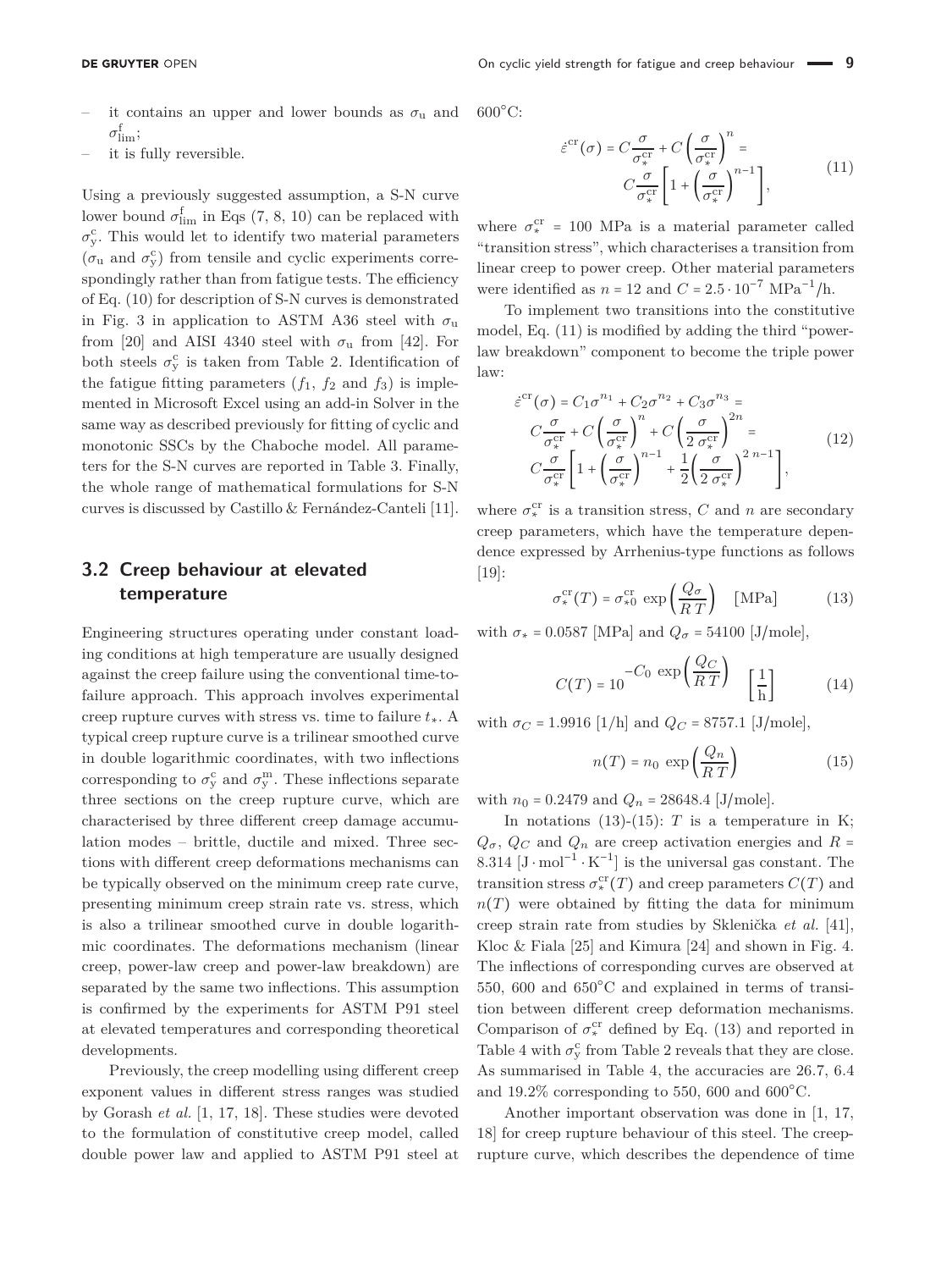<span id="page-9-0"></span>

**Fig. 4.** Min. creep rate vs. stress of ASTM P91 steel based on several sets of data [\[24](#page-13-20), [25](#page-13-29), [41\]](#page-13-28)

to rupture on stress, exhibits the distinctive inflection too. This inflection is explained as a transition from ductile character of rupture to brittle. This transition was observed at the approximately same stress as the inflection of min. creep rate –  $\sigma_*^{\text{cr}} = 100 \text{ MPa}$  at  $600^{\circ}\text{C}$ . Recently, Kimura [\[23](#page-13-8)] observed inflections of the experimental curves at 600 and 650○C as shown in Fig. [5](#page-10-0) and explained them in terms of half monotonic yield  $(\sigma_y^{0.2\%}/2)$ . In contrast to Kimura's idea [\[23\]](#page-13-8), in this study, inflections are defined by  $\sigma_*^{\text{cr}}$  using Eq. [\(13\)](#page-8-1). The creep constitutive model [\(12\)](#page-8-3) is inserting into the Monkman-Grant relationship as in previous work [\[19\]](#page-13-27) to produce the time to rupture *t*∗:

<span id="page-9-1"></span>
$$
t_{*}(\sigma, T) = k_{1} \left[\dot{\varepsilon}^{\text{cr}}\left(\sigma, T\right)\right]^{-k_{2}},\tag{16}
$$

where  $k_1 = 0.23$  [1/h]<sup> $k_2-1$ </sup> and  $k_2 = 0.83$  are the tertiary creep constants for the ASTM P91 steel, which are identified by fitting equation [\(16\)](#page-9-1) to the creep-rupture experimental data [\[23](#page-13-8)] for the temperature range from  $550^{\circ}$ C to  $650^{\circ}$ C.

It should be noted that Dimmler *et al.* [\[14\]](#page-12-14) associated these inflections with the microstructurally determined threshold stresses (back-stress concept). The applicability of this concept was shown using the experimental minimum creep rate and creep rupture curves for several 9-12%Cr heat resistant steels (P91, GX12, NF616, X20 and B2). Dimmler *et al.* [\[14\]](#page-12-14) emphasised that the knowledge of these threshold stresses limits the range of experimentally based predictions, thus preventing from overestimation of the long-term creep rate and creep strength from extrapolated short-term creep data.

Since the inflections are captured reasonably well on both types of creep data in Figs [4](#page-9-0) and [5,](#page-10-0) the transition stresses on min. creep rate curves and creep rupture curves proposed by Gorash *et al.* [\[1,](#page-12-5) [17,](#page-13-9) [18\]](#page-13-10) can be explained by relating them to  $\sigma_{y}^{c}$ . Therefore, these observations prove that the most safe creep design is guaranteed in linear creep domain with brittle failure mode, which is also defined by the  $\sigma_y^c$ .

#### **3.3 Fatigue behaviour at elevated temperature**

The fatigue performance of ASTM P91 steel is analysed using the HCF experimental data by Matsumori *et al.* [\[30\]](#page-13-25) at three different temperatures (RT, 400 and  $550^{\circ}$ C) illustrated in Fig. [6.](#page-11-0) From these data, it can be concluded that at elevated temperatures the heat-resistant steels don't exhibit  $\sigma_{\text{lim}}^{\text{f}}$  on S-N fatigue curves, which is usually observed at normal temperature. The reason for this is the elimination of purely elastic behaviour at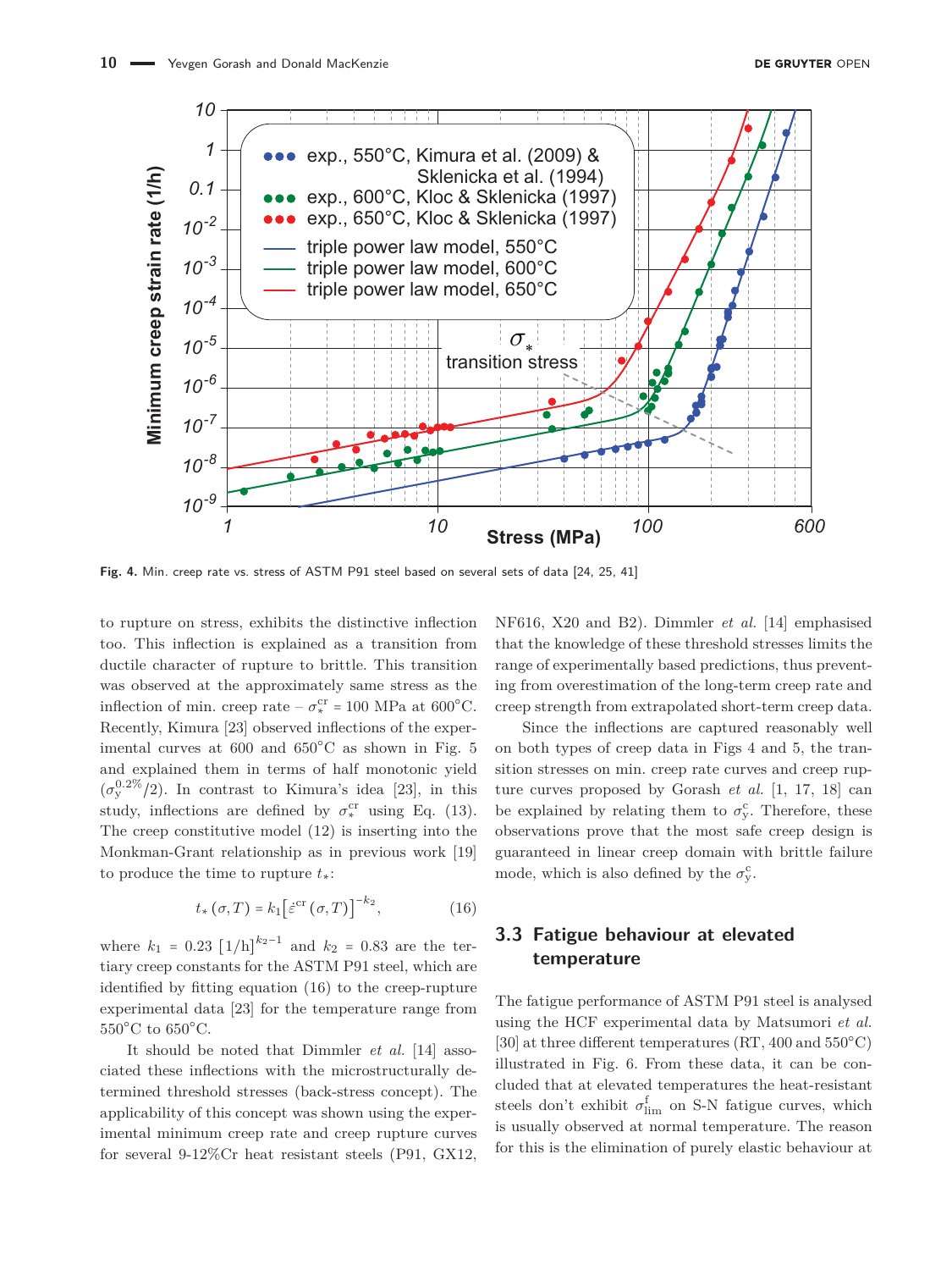<span id="page-10-0"></span>

**Fig. 5.** Stress vs. creep rupture life of ASTM P91 steel based on the data by [\[23](#page-13-8)]

high temperature, since there is always some amount of inelastic strain, which is caused by creep. Therefore, there is always a permanent accumulation of creep damage, even at low stress levels and high-strain rate, which leads to inevitable failure. This fact is confirmed by the experimental observations [\[30\]](#page-13-25), which demonstrated the extinction of  $\sigma_{\text{lim}}^{\text{f}}$  at 550°C for over 10<sup>8</sup> loading cycles. However, a good match of  $\sigma_{\text{lim}}^{\text{f}}$  with  $\sigma_{\text{y}}^{\text{m}}$  with accuracy of 2.8% is observed at RT for this steel as shown in Table [4,](#page-12-11) which makes advanced martensitic steels different from simple ferritic steels for  $\sigma_{\text{lim}}^{\text{f}}$  prediction. This effect can be explained by the assumption of Terent'ev [\[43\]](#page-13-30), who recognised two types of the fatigue endurance limit  $\sigma_{\text{lim}}^{\text{f}}$  – standard in HCF range ( $N = 10^2$ -10<sup>7</sup> cycles) and ultrahigh in giga-cycle fatigue (GCF) range  $(N = 10<sup>7</sup> - 10<sup>11</sup>$  cycles). The existence of ultrahigh  $\sigma_{\text{lim}}^{\text{f}}$ was proved by the experimental data for high-strength steels (50CrV4, 54SiCrV6 and 54SiCr6), which demonstrated two inflections of the fatigue curves followed by horizontal plateaus – first in HCF area  $(N \approx 10^5 \text{-} 10^6)$ , second in GCF area  $(N \approx 10^8 \text{-} 10^9)$ . The correspondence of  $\sigma_{\rm y}^{\rm c}$  with ultrahigh  $\sigma_{\rm lim}^{\rm f}$  for ASTM P91 steel is expected to be found at  $N > 10^8$  cycles, but no experimental data is available for this range.

Following these assumptions, experimental S-N curves for ASTM P91 steel by Matsumori *et al.* [\[30\]](#page-13-25) are described by the Eq. [\(10\)](#page-7-1), where  $\sigma_{y}^{c}$  is replaced by  $\sigma_y^{\text{m}}$  as shown in Fig. [6.](#page-11-0) The experimental values of  $\sigma_u$ 

for all temperatures are taken from [\[30\]](#page-13-25). The value of  $\sigma_y^{\mathrm{m}}$  for RT is taken from Table [2,](#page-5-1) while  $\sigma_{\mathrm{lim}}^{\mathrm{f}}$  from [\[30\]](#page-13-25) is taken instead of  $\sigma_y^{\text{m}}$  for 400°C, and  $\sigma_{\text{lim}}^{\text{f}} = 0$  is assumed for  $550^{\circ}$ C because of creep. All parameters for the S-N curves are reported in Table [3.](#page-7-3)

Finally, the values of  $\sigma_y^{\text{m}}$  and  $\sigma_y^{\text{c}}$  for ASTM P91 steel defined by Chaboche model as shown in Figs [2c](#page-4-1) and [2d](#page-4-1) are listed in Table [4.](#page-12-11) They are plotted versus temperature in Kelvins (K) in Fig. [7.](#page-12-15) The temperature dependence of a yield strength defined as  $\sigma_y^{\text{el}}$  is extrapolated by a simple elliptic equation, which can be assumed as an extension of the von Mises yield criterion by temperature consideration, in the following form:

<span id="page-10-1"></span>
$$
\left(\frac{T}{T_{\text{eut}}}\right)^2 + \left(\frac{\sigma_y}{\sigma_{y0}}\right)^2 = 1 \quad \Rightarrow \quad \sigma_y(T) = \sigma_{y0} \sqrt{1 - \left(\frac{T}{T_{\text{eut}}}\right)^2},\tag{17}
$$

where  $T_{\text{cut}}$  = 1000 K is a typical eutectic temperature for steel alloys;  $\sigma_{y0}^c = 210$  [MPa] and  $\sigma_{y0}^m = 2 \cdot \sigma_{y0}^c =$ 420 [MPa] are theoretical yield strengthes at absolute zero temperature for monotonic and cyclic responses correspondingly. Since it is not possible to measure the values of  $\sigma_{y0}^{\text{m}}$  and  $\sigma_{y0}^{\text{c}}$  experimentally, they can be estimated using the results of only one experimental measurement (for instance, at RT) in Eq. [\(17\)](#page-10-1). However, the value of  $T_{\text{cut}}$  = 1000 K is proved experimentally to be an eutectic temperature in the iron-carbon system, which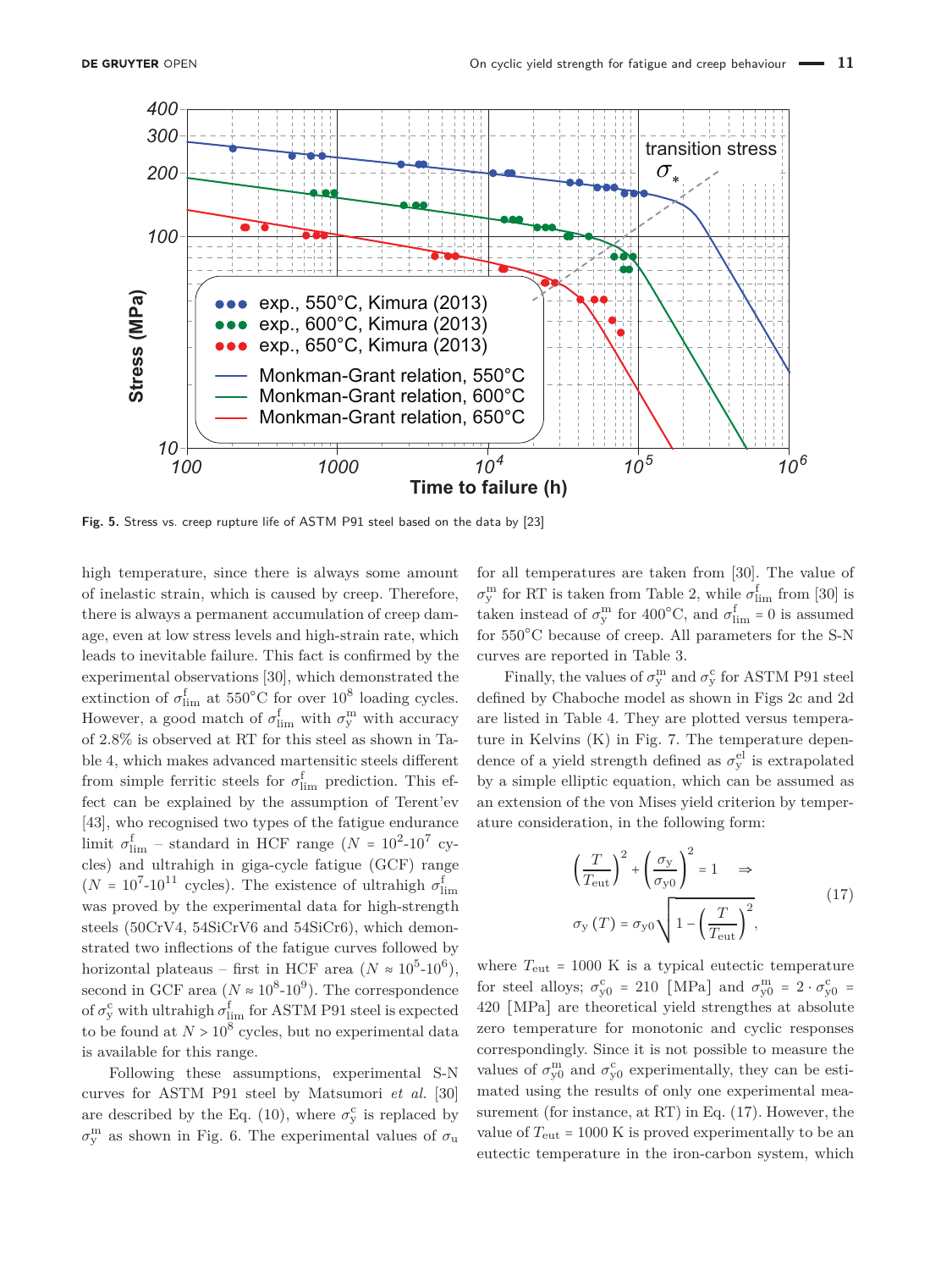<span id="page-11-0"></span>

**Fig. 6.** S-N curve fits of ASTM P91 steel based on HCF data by Matsumori et al. [\[30\]](#page-13-25)

characterises the coexistence of solid and liquid phases on iron-carbon phase diagram.

# **4 Conclusions**

This study explains the existence of the fatigue limit  $\sigma_{\text{lim}}^{\text{f}}$  and creep transition stress  $\sigma_{*}^{\text{cr}}$  by the cyclic yield strength  $\sigma_{y}^{\rm c}$  using the fatigue and creep experimental data for a few structural steels at normal and elevated temperatures. The comparison of yield strengths  $(\sigma_y^m,$  $\sigma_{\rm y}^{\rm c}$ ),  $\sigma_{\rm lim}^{\rm f}$  and  $\sigma_{\rm *}^{\rm cr}$  for ASTM A36, AISI 4340 and ASTM P91 steels is summarised in Table [4.](#page-12-11) Monotonic and cyclic yield strengths  $(\sigma_y^{\text{m}}, \sigma_y^{\text{c}})$  are defined as elastic limit specified in the scope of the Chaboche model [\[12,](#page-12-6) [13](#page-12-7)]. Fatigue limit  $\sigma_{\text{lim}}^{\text{f}}$  of ASTM A36 and AISI 4340 steels complies with  $\sigma_y^c$ . Equality of  $\sigma_y^m$  and  $\sigma_{\text{lim}}^f$  at RT for ASTM P91 steel can be explained by the GCF concept [\[43\]](#page-13-30) introducing two fatigue limits.

Creep transition stress  $\sigma_*^{\text{cr}}$  of ASTM P91 steel complies with  $\sigma_{y}^{c}$ . Moreover, Kimura's assumption [\[23\]](#page-13-8) of half monotonic yield  $(\sigma_y^{0.2\%}/2)$  agrees very well with the outcomes of the current study. According to Table [4,](#page-12-11) the relation  $\sigma_y^c \approx \sigma_y^m/2$  is valid for all temperatures except the highest 650○C regarding ASTM P91 steel. This assumption is not relevant to AISI 4340 steel, which exhibits  $\sigma_y^c \approx \sigma_y^m$ .

An important finding is that the temperature dependence of yield strengths  $(\sigma_y^m, \sigma_y^c)$  resembles the von Mises yield criterion, which is elliptic in terms of the principle stresses. In the proposed formulation in form of Eq. [\(17\)](#page-10-1), the yield surface is also presented by ellipse in coordinates of yield strength and temperature as shown in Fig. [7.](#page-12-15)

The principal advantage of the  $\sigma_{y}^{c}$  application to the characterisation of fatigue and creep strength is the relatively fast experimental identification. The total duration of all cyclic tests, which are required to reach the stabilised stress response for the construction of cyclic SSC is much less than the typical durations of fatigue and creep rupture tests at stress levels around  $\sigma_{y}^{c}$ .

The critical point in the work presented here is an application of the advanced material model [\[12,](#page-12-6) [13](#page-12-7)] to the estimation of a single value of elastic limit  $\sigma_y^{\text{el}}$ , which may seem to be complicated. However, this approach is effective in typical cases when experimental SSCs are unavailable in explicit form, but available in the form of R-O [\[39](#page-13-12)] fittings using Eq. [\(1\)](#page-3-0). In other cases, when all necessary experimental SSCs are available in form of raw data, the modified form [\(6\)](#page-6-0) of the R-O model proposed by Lemaitre & Chaboche [\[27](#page-13-19)] may reduce the fitting procedure just to one step. Since Eq. [\(6\)](#page-6-0) contains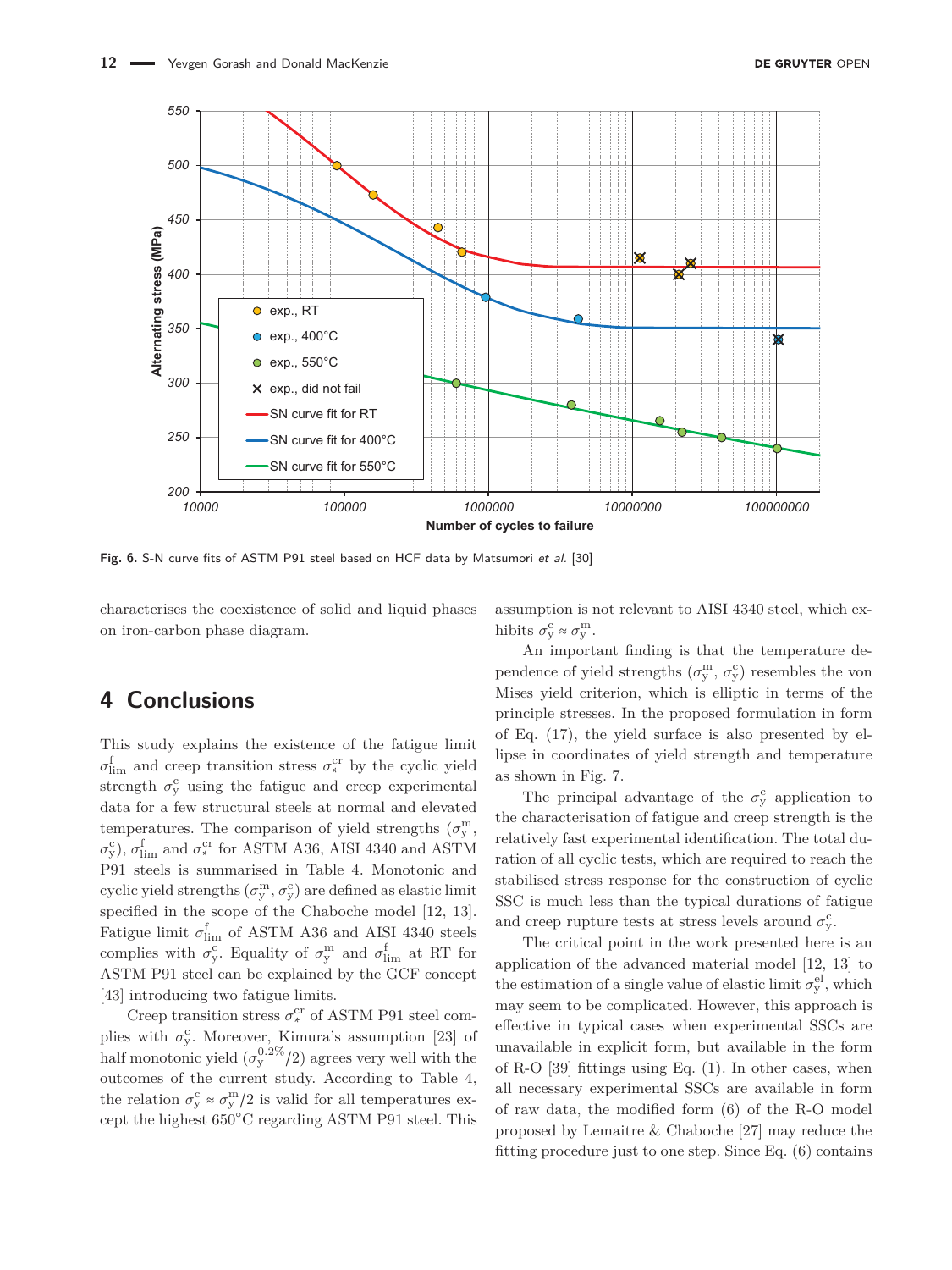<span id="page-12-15"></span>

<span id="page-12-11"></span>**Fig. 7.** Elliptic yield surfaces of ASTM P91 steel using temperature-dependent  $\sigma_y^m$  and  $\sigma_y^c$  from Table [4.](#page-12-11)

**Table 4.** Comparison of  $\sigma^{\rm m}_{\rm y}$ ,  $\sigma^{\rm c}_{\rm y}$ ,  $\sigma^{\rm f}_{\rm lim}$  and  $\sigma^{\rm cr}_{*}$  for ASTM A36, AISI 4340 and ASTM P91 steels.

| <b>Steel</b>                        | <b>ASTM A36</b> | AISI 4340 |           |                          |       | <b>ASTM P91</b> |       |       |
|-------------------------------------|-----------------|-----------|-----------|--------------------------|-------|-----------------|-------|-------|
| Temp., $\degree$ C                  | <b>RT</b>       | RT        | <b>RT</b> | 400                      | 500   | 550             | 600   | 650   |
| $\sigma_{\rm v}^{\rm m}$ , MPa      | 248.2           | 341.2     | 406.1     | $\overline{\phantom{m}}$ | 270.7 | 253.0           | 200.0 | 115.3 |
| $\sigma_{\rm v}^{\rm c}$ , MPa      | 115.8           | 330.7     | 197.5     |                          | 134.5 | 116.6           | 107.7 | 80.6  |
| $\sigma_y^{\rm m}/\sigma_y^{\rm c}$ | 2.1             | 1.0       | 2.1       |                          | 2.0   | 2.2             | 1.9   | 1.4   |
| $\sigma_{\lim}^{\rm f}$ , MPa       | 160.0           | 350.0     | 418.0     | 350.0                    |       |                 |       |       |
| $\sigma_*^{\rm cr}$ , MPa           |                 |           |           |                          |       | 159.2           | 101.2 | 67.6  |
| $\Delta \sigma$ , %                 | 27.6            | 5.5       | 2.8       |                          |       | 26.7            | 6.4   | 19.2  |

 $\sigma_{\rm v}$  as a material parameter, the application of Chaboche model equations [\(3\)](#page-3-1)-[\(5\)](#page-4-0) may no longer be needed.

# **References**

- <span id="page-12-5"></span>[1] Altenbach, H., Gorash, Y., and Naumenko, K. 2008. Steady-state creep of a pressurized thick cylinder in both the linear and the power law ranges. Acta Mechanica, 195 1-4 263–274. DOI: [10.1007/s00707-007-0546-5.](http://dx.doi.org/10.1007/s00707-007-0546-5)
- <span id="page-12-8"></span>[2] Armstrong, P. J., and Frederick, C. O. 1966. A mathematical representation of the multiaxial Bauschinger effect. Report No. RD/B/N731, CEGB, Berkeley, UK.
- <span id="page-12-3"></span>[3] Bandara, C. S., Siriwardane, S. C., Dissanayake, U. I., and Dissanayake, R. 2013. Fatigue strength prediction formulae for steels and alloys in the gigacycle regime. Int. J. Mater., Mech. & Manufacturing, 1 3 256–260. DOI: 10.7763/IJMMM.2013.V1.54.
- <span id="page-12-9"></span>[4] Basquin, O. 1910. The exponential law of endurance tests. Proc. ASTM, 10 II 625–630.
- <span id="page-12-12"></span>[5] Bastenaire, F. 1972. New method for the statistical evaluation of constant stress amplitude fatigue-test results. In: Heller, R. A. (ed.), Probabilistic Aspects of Fatigue, Nr. STP 511 in ASTM special technical publication, chapter 1, 3 – 28. Philadelphia, USA: ASTM.
- <span id="page-12-4"></span>[6] Bathias, C. 2014. Fatigue limit in metals. London, UK: Wiley-ISTE.
- <span id="page-12-0"></span>[7] Bäumel, A., and Seeger, T. 1990. Materials data for cyclic loading: Supplement 1. Nr. 61 in Materials Science Monographs. Amsterdam, Netherlands: Elsevier Science Publishers.
- <span id="page-12-1"></span>[8] Boller, Chr., and Seeger, T. 1987. Materials Data for Cyclic Loading: Volumes 1-5. Nr. 42a-42e in Materials Science Monographs. Amsterdam, Netherlands: Elsevier Science Publishers.
- <span id="page-12-10"></span>[9] Boyer, H. E. 1986. Atlas of Fatigue Curves. Materials Park, Ohio, USA: ASM International.
- <span id="page-12-2"></span>[10] Casagrande, A., Cammarota, G. P., and Micele, L. 2011. Relationship between fatigue limit and vickers hardness in steels. Mater. Sci. & Eng. A, 528 9 3468–3473. DOI: 10.1016/j.msea.2011.01.040.
- <span id="page-12-13"></span>[11] Castillo, E., and Fernández-Canteli, A. 2009. A unified statistical methodology for modeling fatigue damage. Berlin, Germany: Springer.
- <span id="page-12-6"></span>[12] Chaboche, J.-L. 2008. A review of some plasticity and viscoplasticity constitutive theories. Int. J. Plasticity, 24 10 1642–1693. DOI: [10.1016/j.ijplas.2008.03.009.](http://dx.doi.org/10.1016/j.ijplas.2008.03.009)
- <span id="page-12-7"></span>[13] Chaboche, J.-L., Dang Van, K., and Cordier, G. 1979. Modelization of the strain memory effect on the cyclic hardening of 316 stainless steel. In: Trans. 5th Int. Conf. on Structural Mechanics in Reactor Technology, Nr. L11/3 in SMiRT5, 1–10. Berlin, Germany: IASMiRT.
- <span id="page-12-14"></span>[14] Dimmler, G., Weinert, P., and Cerjak, H. 2008. Extrapolation of short-term creep rupture data – the potential risk of over-estimation. Int. J. of Pressure Vessels & Piping, 85 55–62. DOI: [10.1016/j.ijpvp.2007.06.003.](http://dx.doi.org/10.1016/j.ijpvp.2007.06.003)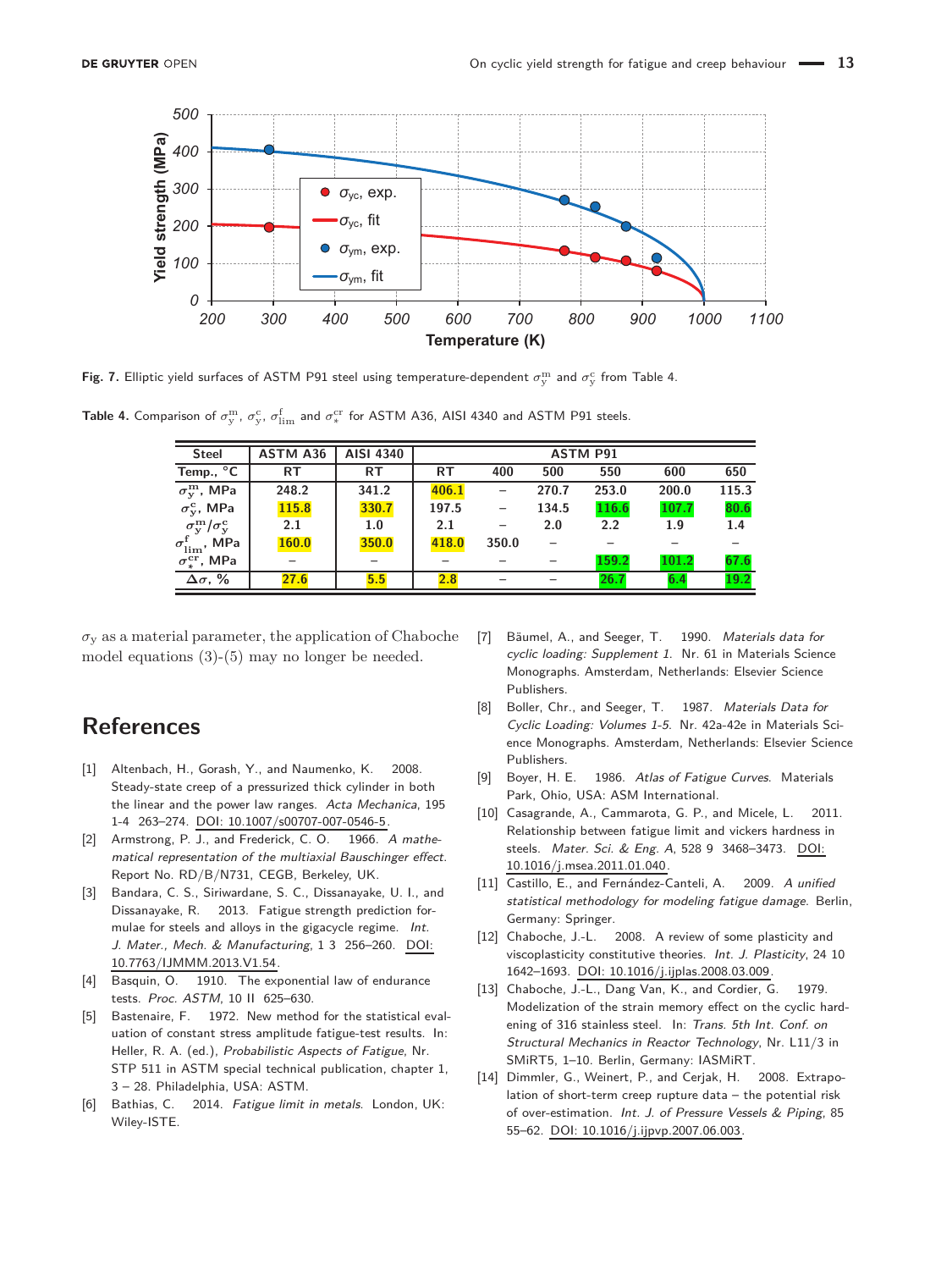- <span id="page-13-22"></span>[15] Dowling, N. E. 2004. Mean stress effects in Stress-Life and Strain-Life fatigue. SAE Technical Paper, 2004-01-2227 1–14. DOI: [10.4271/2004-01-2227.](http://dx.doi.org/10.4271/2004-01-2227)
- <span id="page-13-11"></span>[16] Dowling, N. E. 2013. Mechanical Behavior of Materials: Engineering Methods for Deformation, Fracture, and Fatigue. Harlow, UK: Pearson Education Limited, 4. edition.
- <span id="page-13-9"></span>[17] Gorash, Y. 2008. Development of a creep-damage model for non-isothermal long-term strength analysis of hightemperature components operating in a wide stress range. PhD thesis,, Center of Engineering Sciences,, Martin-Luther-University Halle-Wittenberg, Halle (Saale), Germany.
- <span id="page-13-10"></span>[18] Gorash, Y. 2015. Development of a creep-damage model for a wide stress range. Saarbrücken, Germany: SVH-Verlag.
- <span id="page-13-27"></span>[19] Gorash, Y., Altenbach, H., and Lvov, G. 2012. Modelling of high-temperature inelastic behaviour of the austenitic steel aisi type 316 using a continuum damage mechanics approach. J. of Strain Analysis for Eng. Design, 47 4 229– 243. DOI: [10.1177/0309324712440764.](http://dx.doi.org/10.1177/0309324712440764)
- <span id="page-13-14"></span>[20] Higashida, Y., and Lawrence, F. V. 1976. Strain controlled fatigue behavior of weld metal and heat-affected base metal in A36 and A514 steel welds. FCP Report No. 22, University of Illinois, Urbana, Illinois, USA.
- <span id="page-13-17"></span>[21] Hyde, T., Sun, W., and Hyde, C. 2004. Applied Creep Mechanics. New York, USA: McGraw-Hill Education.
- <span id="page-13-3"></span>[22] Kim, K. S., Chen, X., Han, C., and Lee, H. W. 2002. Estimation methods for fatigue properties of steels under axial and torsional loading. Int. J. Fatigue, 24 7 783–793. DOI: [10.1016/S0142-1123\(01\)00190-6.](http://dx.doi.org/10.1016/S0142-1123(01)00190-6)
- <span id="page-13-8"></span>[23] Kimura, K. 2013. Creep rupture strength evaluation with region splitting by half yield. In: Proc. ASME 2013 PVP Conf., Nr. 97819 in PVP2013, 1–8, Paris, France. ASME. DOI: [10.1115/PVP2013-97819.](http://dx.doi.org/10.1115/PVP2013-97819)
- <span id="page-13-20"></span>[24] Kimura, K., Kushima, H., and Sawada, K. 2009. Longterm creep deformation property of modified 9Cr-1Mo steel. Mater. Sci. & Eng. A, 510-511 58–63. DOI: 10.1016/j.msea.2008.04.095.
- <span id="page-13-29"></span>[25] Kloc, L., and Sklenička, V. 1997. Transition from powerlaw to viscous creep behaviour of P-91 type heat-resistant steel. Mater. Sci. & Eng., A234-A236 962 – 965. DOI: 10.1016/S0921-5093(97)00364-X.
- <span id="page-13-2"></span>[26] Korkmaz, S. 2010. Uniform Material Law: Extension to high-strength steels. A methodology to predict fatigue life of high-strength steels. Saarbrücken, Germany: VDM Verlag.
- <span id="page-13-19"></span>[27] Lemaitre, J., and Chaboche, J.-L. 1994. Mechanics of Solid Materials. Cambridge, UK: Cambridge University Press.
- <span id="page-13-5"></span>[28] Li, J., Sun, Q., Zhang, Z.-P., Li, C.-W., and Qiao, Y.- J. 2009. Theoretical estimation to the cyclic yield strength and fatigue limit for alloy steels. Mechanics Research Communications, 36 3 316–321. DOI: 10.1016/j.mechrescom.2008.10.011.
- <span id="page-13-0"></span>[29] Manson, S. S. 1965. Fatigue: A complex subject – Some simple approximations. Experimental Mechanics, 5 4 193– 226. DOI: [10.1007/BF02321056.](http://dx.doi.org/10.1007/BF02321056)
- <span id="page-13-25"></span>[30] Matsumori, Y., Nemoto, J., Ichikawa, Y., Nonaka, I., and Miura, H. 2012. High Cycle Fatigue Properties of Modified 9Cr-1Mo Steel at Elevated Temperatures. In: Proc. ASME 2012 Int. Mechanical Engineering Congress & Exposition, Nr. 87329 in IMECE2012, 85–89, Houston, Texas, USA. ASME. DOI: [10.1115/IMECE2012-87329.](http://dx.doi.org/10.1115/IMECE2012-87329)
- <span id="page-13-18"></span>[31] ASTM Standard 2008. Standard Specification for Carbon Structural Steel. Nr. A36/A36M – 08 in ASTM. West Conshohocken, USA: ASTM International.
- <span id="page-13-16"></span>[32] NRIM Fatigue Data Sheet No. 78 1993. Data sheets on elevated-temperature, time-dependent low-cycle fatigue properties of ASTM A387 Grade 91 (9Cr-1Mo) steel plate for pressure vessels. Tech. rep., National Research Institute for Metals, Tokyo, Japan.
- <span id="page-13-13"></span>[33] Microsoft ® Office Professional Plus 2009. Excel Help System // Analyzing data // What-if analysis // Define and solve a problem by using Solver. Microsoft Corp., Release 2010 edition.
- <span id="page-13-1"></span>[34] Muralidharan, U., and Manson, S. S. 1988. A Modified Universal Slopes equation for estimation of fatigue characteristics of metals. J. Eng. Mater. Technol., 110 1 55–58. DOI: [10.1115/1.3226010.](http://dx.doi.org/10.1115/1.3226010)
- <span id="page-13-24"></span>[35] Newbold, P. 2013a. ANSYS @ nCode DesignLife Theory Guide. HBM nCode, Catcliffe, Rotherham, UK, Release 15.0 edition.
- <span id="page-13-26"></span>[36] Newbold, P. 2013b. ANSYS ® nCode DesignLife Worked Examples. HBM nCode, Catcliffe, Rotherham, UK, Release 15.0 edition.
- <span id="page-13-7"></span>[37] Pang, J. C., Li, S. X., Wang, Z. G., and Zhang, Z. F. 2014. Relations between fatigue strength and other mechanical properties of metallic materials. Fatigue Fract. Engng. Mater. Struct., 37 9 958–976. DOI: [10.1111/ffe.12158.](http://dx.doi.org/10.1111/ffe.12158)
- <span id="page-13-23"></span>[38] Ragab, A., Alawi, H., and Sorein, K. 1989. Corrosion fatigue of steel in various aqueous environments. Fatigue Fract. Engng Mater. & Struct., 12 6 469–479. DOI: 10.1111/j.1460-2695.1989.tb00557.x.
- <span id="page-13-12"></span>[39] Ramberg, W., and Osgood, W. R. 1943. Description of stress-strain curves by three parameters. Technical Note No. 902, NASA, Washington DC, USA.
- <span id="page-13-4"></span>[40] Roessle, M. L., and Fatemi, A. 2000. Strain-controlled fatigue properties of steels and some simple approximations. Int. J. Fatigue, 22 6 495–511. DOI: 10.1016/S0142-1123(00)00026-8.
- <span id="page-13-28"></span>[41] Sklenička, V., Kuchařová, K., Dlouhý, A., and Krejčí, J. 1994. Creep Behaviour and Microstructure of a 9Cr Steel. In: D. Coutsouradis et al. (ed.), Proc. Conf. Materials for Advanced Power Engineering 1994: Part I, 435–444, Liège, Belgium. Kluwer Academic Publishers.
- <span id="page-13-15"></span>[42] Smith, R. W., Hirschberg, M. H., and Manson, S. S. 1963. Fatigue behavior of materials under strain cycling in low and intermediate life range. Technical Note No. D-1574, NASA, Cleveland, Ohio, USA.
- <span id="page-13-30"></span>[43] Terent'ev, V. F. 2008. Endurance limit of metals and alloys. Metal Sci. & Heat Treatment, 50 1-2 88–96. DOI: 10.1007/s11041-008-9018-3.
- <span id="page-13-6"></span>[44] Tomasella, A., el Dsokia, C., Hanselka, H., and Kaufmann, H. 2011. A computational estimation of cyclic material properties using Artificial Neural Networks. Procedia Engineering, 10 439–445. DOI: [10.1016/j.proeng.2011.04.075.](http://dx.doi.org/10.1016/j.proeng.2011.04.075)
- <span id="page-13-21"></span>[45] Wang, X. G., Crupi, V., Guo, X. L., and Zhao, Y. G. 2010. Quantitative thermographic methodology for fatigue assessment and stress measurement. Int. J. of Fatigue, 32 12 1970–1976. DOI: [10.1016/j.ijfatigue.2010.07.004.](http://dx.doi.org/10.1016/j.ijfatigue.2010.07.004)